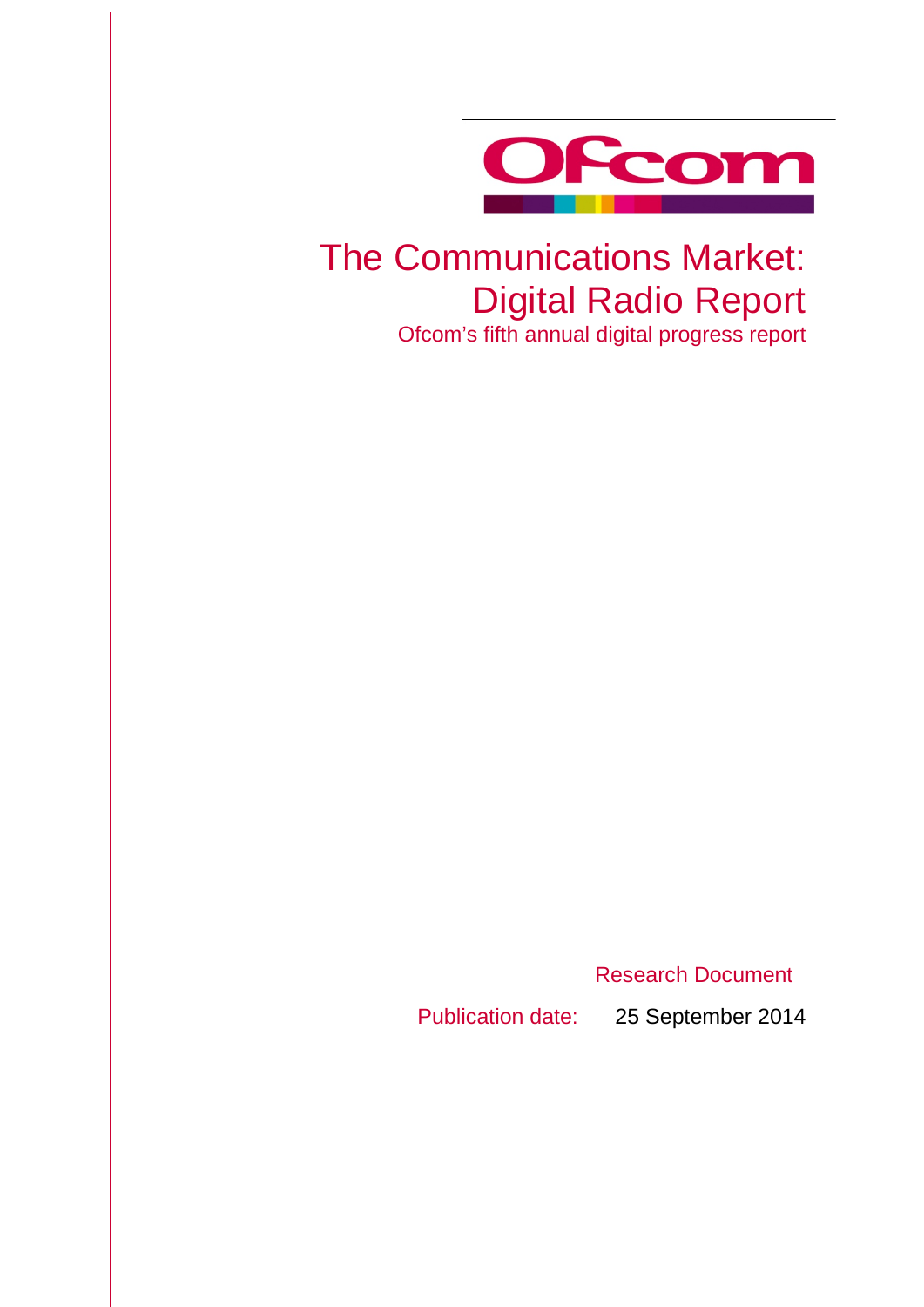## About this document

This annual report covers availability, take-up, listening patterns and attitudes towards digital radio. This is Ofcom's fifth Digital Radio Report following a request by the Government in 2010 for an annual update as part of the Digital Radio Action Plan.

This report primarily uses data from RAJAR and Ofcom's own consumer research. It serves as a reference for industry, stakeholders and consumers.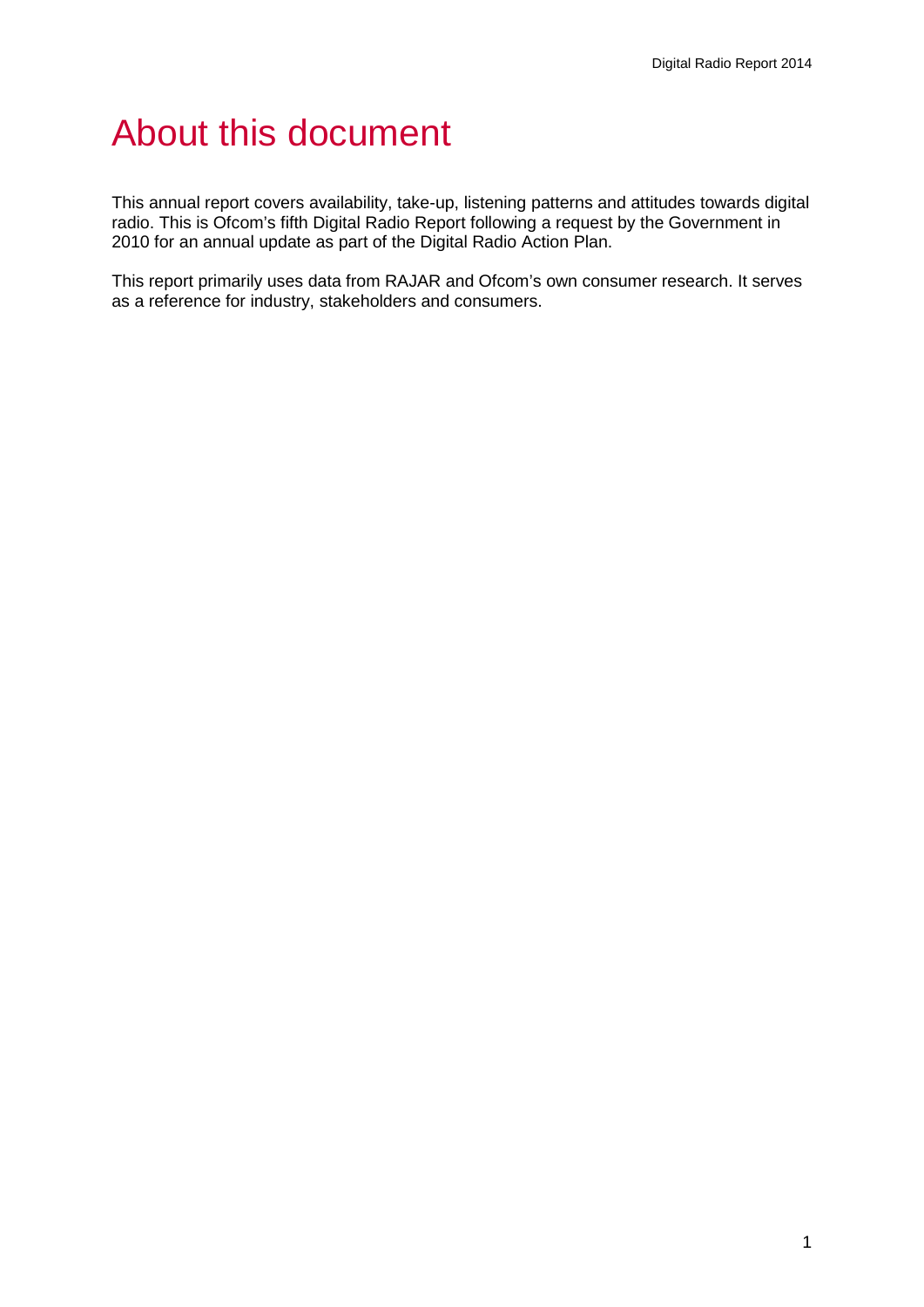## **Contents**

| <b>Section</b> |                                                             | Page |
|----------------|-------------------------------------------------------------|------|
| 1              | <b>Executive summary</b>                                    | 3    |
| 2              | Availability of digital radio services                      | 6    |
| 3              | Take-up of devices and platforms                            | 10   |
| 4              | Radio listening through digital platforms                   | 16   |
| 5              | Consumer awareness of, and attitudes towards, digital radio | 24   |
| Annex          |                                                             | Page |

| DAB take-up and share of digital listening based on licensed multiplex |  |
|------------------------------------------------------------------------|--|
| area                                                                   |  |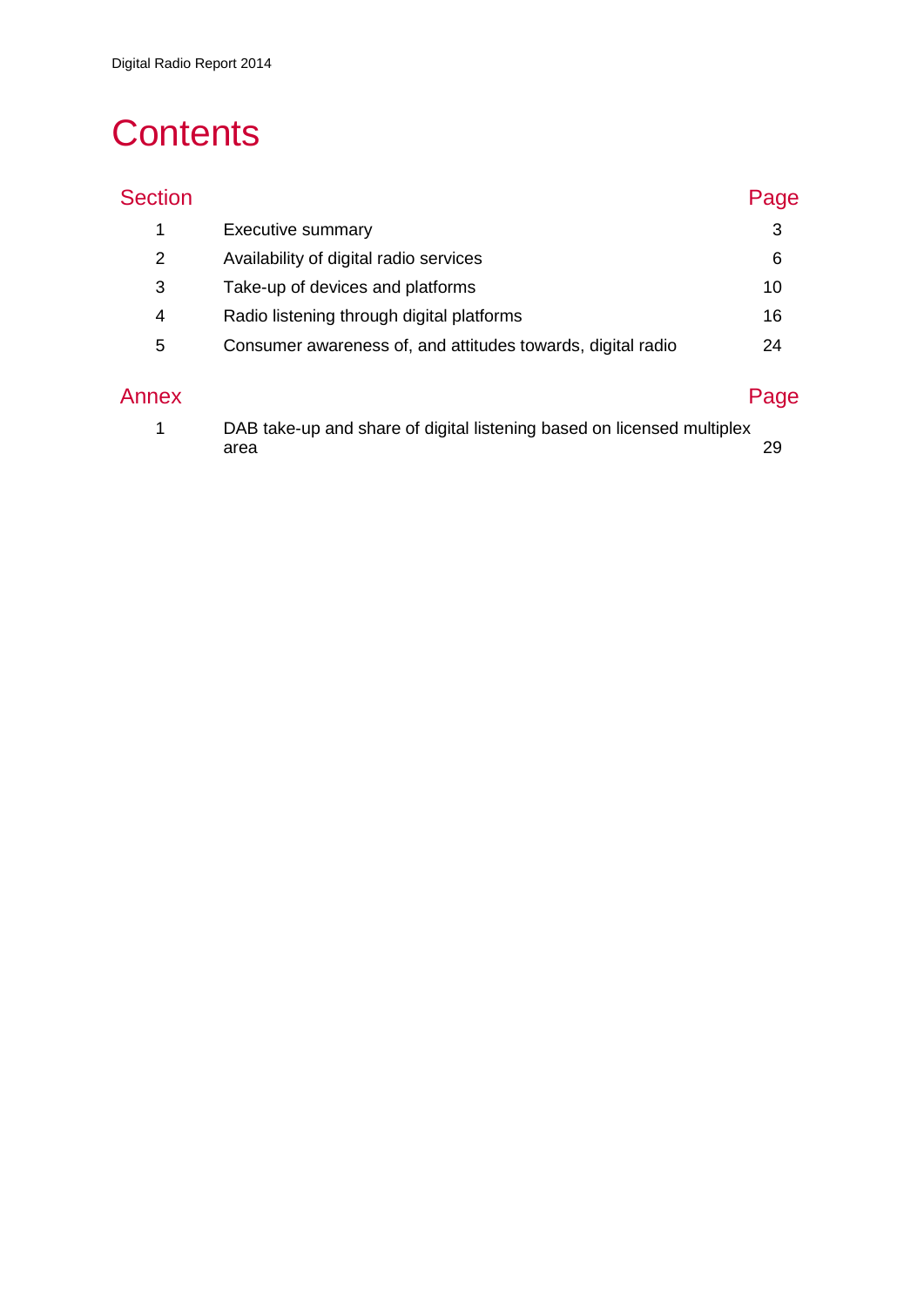## **Section 1**

## <span id="page-3-0"></span>**Executive summary**

## **1.1 Basis of report publication**

In July 2010 the Government launched its Digital Radio Action Plan. As part of this, it was requested that Ofcom produce an annual review of the digital radio market. The Action Plan was launched to ensure that if and when digital switchover occurs in radio, it can be delivered at a time when the market is ready and in a way that protects the needs of listeners.

The Government stated that a decision on whether to set a date for digital radio switchover would be considered when the following criteria are met:

- when 50% of all radio listening is via digital platforms; and
- when national DAB coverage is comparable to FM, and local DAB reaches 90% of the population and all major roads.

The Action Plan was finalised in November 2013, and on 16 December 2013 DCMS announced that while there had been steady growth in digital listening, it was not yet the time to commit to a switchover. The last version of the Digital Radio Action Plan was published in January 2014.

This is Ofcom's fifth Digital Radio Report and it serves as an update to the data points in the previous reports that were produced as part of the Action Plan. Section 2 looks at availability and coverage, Sections 3 and 4 outline current take-up and listening patterns, and Section 5 draws on Ofcom's consumer research to cover attitudes of, and awareness towards, digital radio.

In this report 'digital radio' is used in its broadest sense to include all platforms and technologies that allow listeners to access digital radio services.

## **1.2 Key points**

## **Availability**

**Digital radio services are available through a number of platforms – DAB, digital TV and internet - but coverage varies**. On DAB, there are three types of multiplex, each of which provides a range of services: BBC national, commercial national and local multiplexes. The BBC national DAB multiplex covers 95% of households, while the national commercial digital multiplex reaches 90%. Services on local digital multiplexes are estimated to reach 73% of homes. Digital television services which also carry digital radio services can be received by 99% of households, while digital radio via broadband internet is available to almost all, and taken up by 78%.

**The number of local DAB digital radio services available varies across the UK.** In total there are 198 radio stations broadcasting on DAB. The highest availability is in London, where there are 60 services. This compares with areas such as Suffolk or Lincolnshire, where listeners receive the lowest number of stations (25).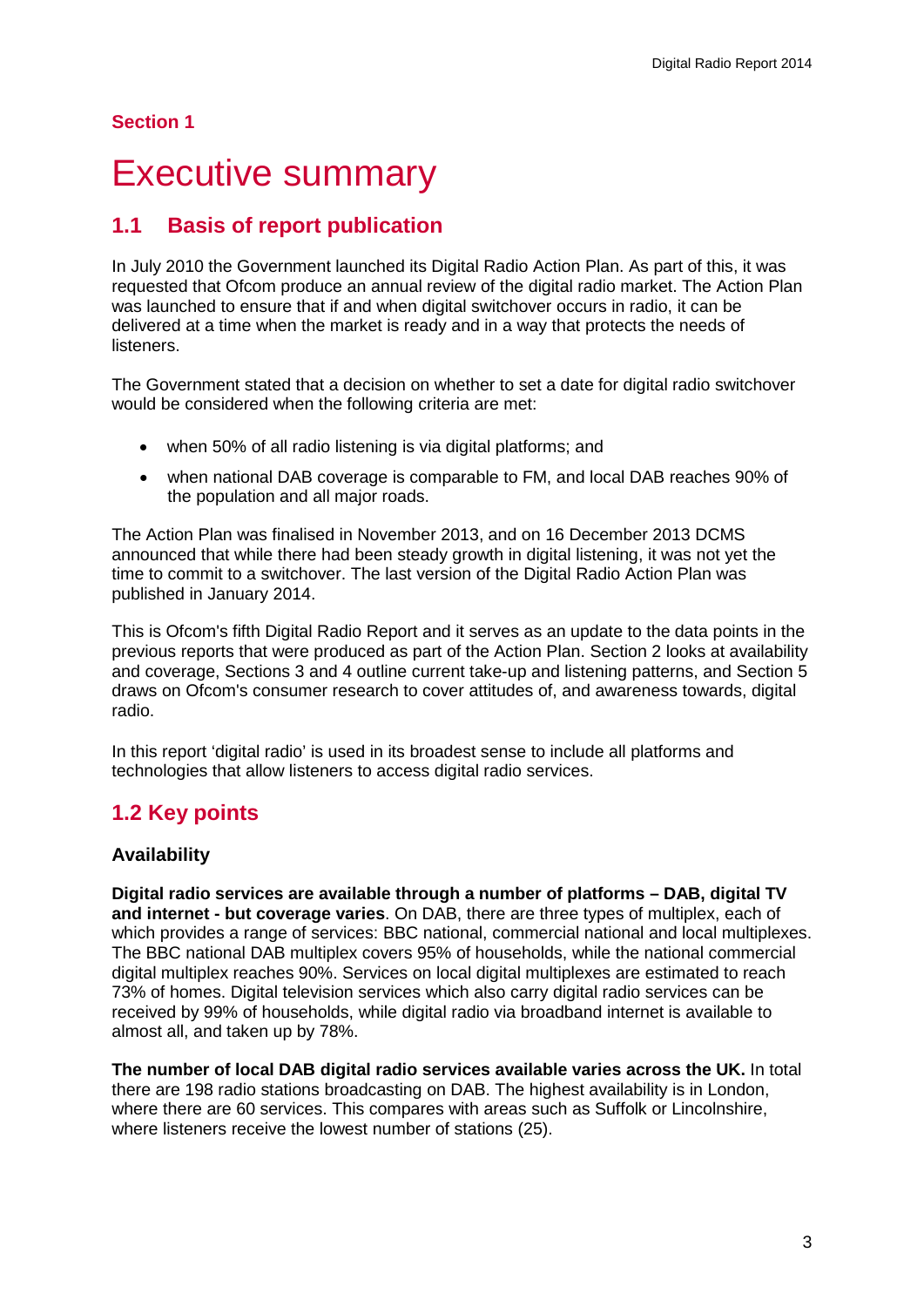## **Take-up**

**Almost half of UK adults (48.5%) claim to own a DAB digital radio set.** Take-up of DAB sets varies across the UK with the highest ownership in Cambridgeshire/Peterborough (58.1%) and the lowest in Northern Ireland (26.7%).

**Compared to Q2 2013, sales of DAB digital radio sets were down by 9.1%, with 1.7 million being sold in the year to Q2 2014.** Total radio sales were down by 11.3% over the same period. DAB sales continue to represent around a third of all radio set sales.

**More than half of new cars (54.8%) are now fitted with DAB as standard.** This is an increase of 16.5 percentage points year on year in newly UK-registered cars that have a DAB digital radio as standard.

## **Digital listening**

**While in previous years there has been consecutive quarterly growth in digital radio's share of total listening hours, quarterly figures from RAJAR show that between Q2 2013 and Q2 2014 it has remained broadly stable.** However, over the full 12 months to June 2014, digital listening (including DAB, DTV and online) accounted for a 36.3% share of all radio listening hours. This is an increase of 2.4 percentage points on the previous 12 month period, and an increase of 10.4 percentage points since 2011.

**Two-thirds of digital listening is through a DAB set.** In the 12 months to June 2014 the most widely-used method of listening to digital radio was via a DAB set (65.3% of digital listening), while 16.3% of digital listening was online or via apps. Digital TV accounted for 13.8%.

**BBC stations accounted for over half of digital listening (55.6%);** of which simulcasts of analogue BBC radio services contributed the most.

**Five digital-only radio stations had an average weekly reach of greater than one million listeners in the year to June 2014.** BBC 6 Music is the most popular digital-only service, with an average of 1.86 million listeners, followed by BBC Radio 4 Extra with 1.65 million listeners. Absolute 80s was the most popular commercial digital-only station, with an average weekly reach of 1.17 million listeners.

**Radio listeners in the AB socio-economic group are most likely to listen via digital radio.** Figures from RAJAR show that 62.1% of this group listen to digital radio on a weekly basis, compared to 54.8% for those in C1 households, 47.8% for those in C2 households and 39.4% for those in DE socio-economic groups. Among different age groups, digital listening was highest for those aged 16-24, with 58.6% of radio listeners in this group listening to digital radio at least weekly.

## **Consumer awareness and attitudes**

**Eighty-six per cent of UK adults claim to have heard of digital radio in Q2 2014.** Awareness was highest among those in AB households (92%), males (91%) and adults aged 35-54 (91%).

**Seventy-four percent of DAB set owners associate digital radio with having a clear and high quality sound.** Seven in ten (70%) said that they had experienced a wider choice of stations available on digital radio.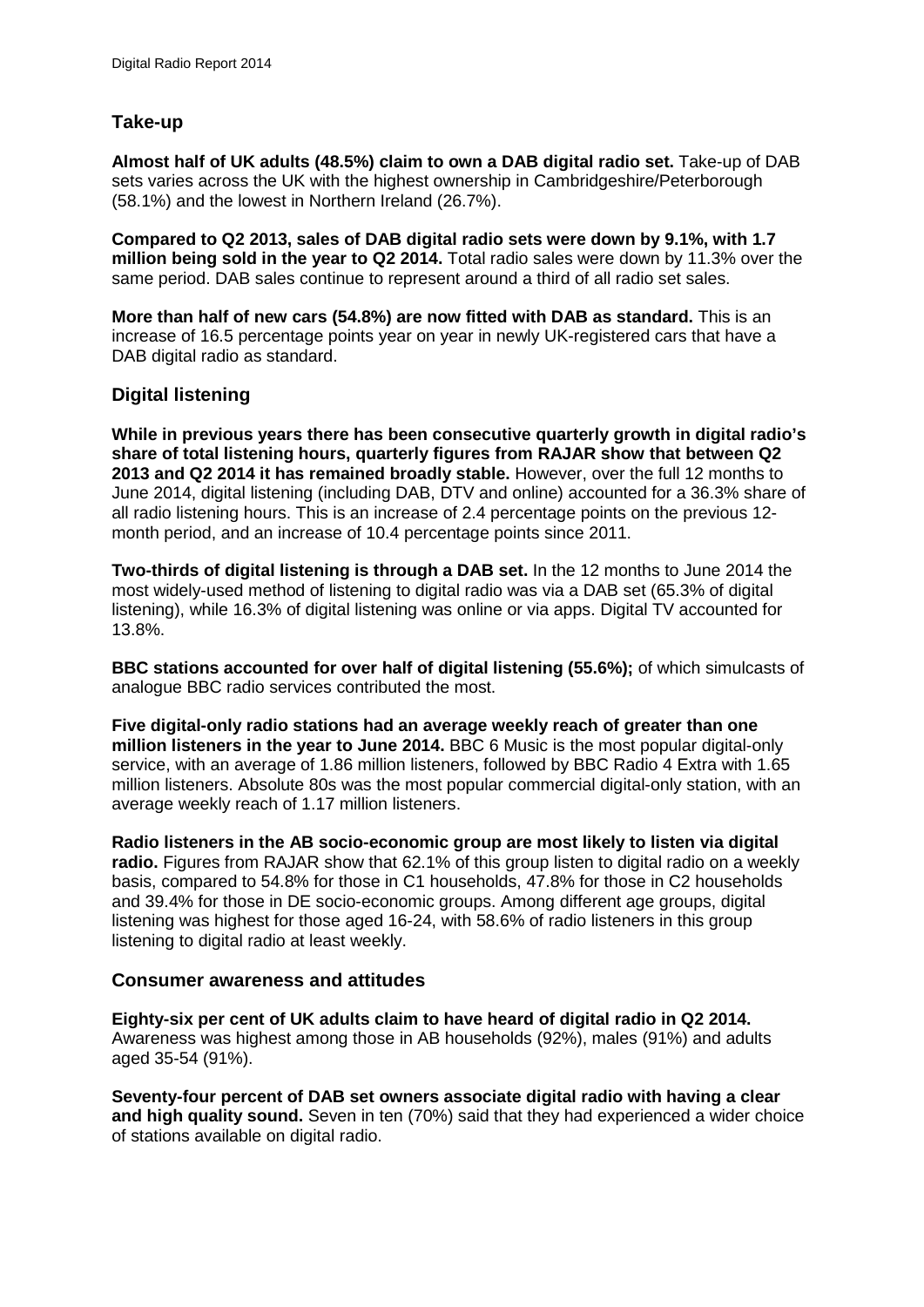## **1.3 Background on survey methodology**

This report uses a range of data drawn from the following research sources:

- Ofcom licensing data;
- retail equipment sales and pricing statistics (from an external agency, GfK);
- Ofcom Technology Tracker research data;
- data on the number of DAB radios in newly registered cars, from the Society of Motor Vehicle Manufacturers and Traders (SMMT); and
- RAJAR radio listening analysis.

As with any survey data, Ofcom's technology tracking study is subject to an error margin – which will be up to  $+/-$  2 percentage points. Note that this report supersedes its predecessor.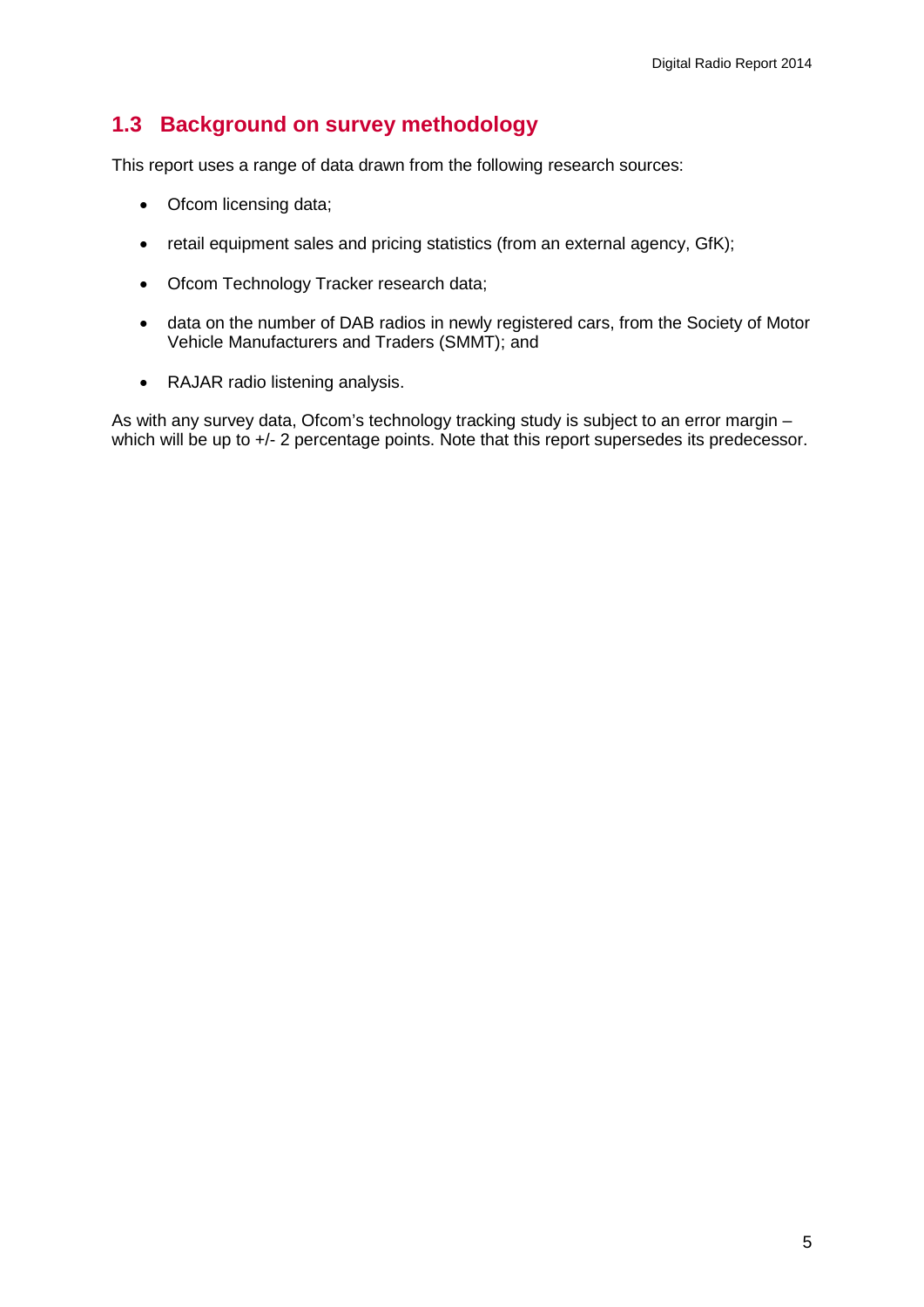## **Section 2**

# <span id="page-6-0"></span>2 Availability of digital radio services

In November 2013 the Digital Radio Action Plan was finalised and DCMS announced that while there had been steady growth in digital listening, it was not yet the time to commit to a switchover.

The Government has stated that a decision on whether to set a date for digital radio switchover would be considered when the following criteria are met:

- when 50% of all radio listening is via digital platforms; and
- when national DAB coverage is comparable to FM, and local DAB reaches 90% of the population and all major roads.

This Section focuses on the availability of digital radio services.

## **2.1 Digital platforms on which radio services can be received**

Radio services can be accessed on a range of different digital platforms and devices such as on a DAB digital radio, digital television, and devices that connect to the internet. These include dedicated radios incorporating WiFi connectivity, laptop and desktop computers, and mobile devices such as tablets and smartphones.

Consumers therefore have a range of options for receiving digital radio, each with different features and considerations. DAB has the benefit of being free-to-receive and portable, like analogue radio, but does require a specific receiver. Digital television switchover brought about the widespread adoption of DTV sets, and therefore does not require an additional investment in equipment to receive radio services, although this platform does not generally offer portability. Listening through an internet-enabled device offers the widest range of audio services, including content originating from outside the UK, and archive and ondemand content. However using a computer, radio with a WiFi connection, smartphone, or tablet will usually require a paid-for broadband or 3G/4G connection, and therefore data limits on some contracts can impede significant consumption of radio on these devices.

## **2.2 Coverage of digital platforms**

## **Internet access**

Broadband internet access is available via ADSL to almost all UK homes (over 99.9%), while 3G services are available to 99.5% of UK homes, and 4G services to 73%. The coverage of 4G services is expected to reach 98% of the population by the end of 20[1](#page-6-1)4<sup>1</sup>.

## **Digital television**

**Digital satellite television** is available to 98% of households; **digital cable** to 44% of homes and **digital terrestrial television** to 99% of households, according to latest estimates<sup>[2](#page-6-1)</sup>.

<span id="page-6-1"></span><sup>1</sup> 3G and 4G coverage is defined as outdoor coverage from at least one operator and indoor coverage is likely to be a little lower. -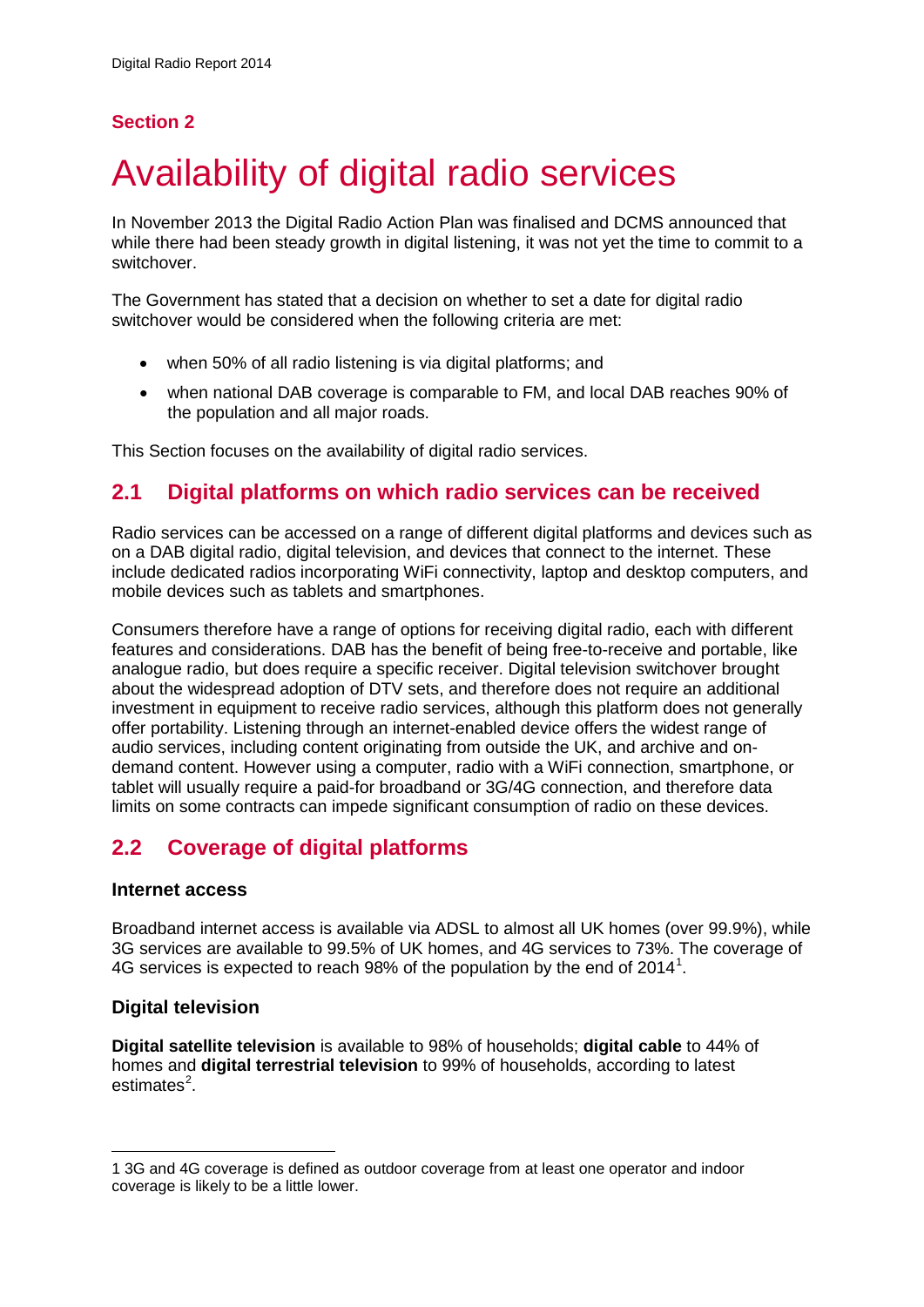## **DAB coverage**

Estimated DAB coverage for the UK is shown in Figure 1. The launch of additional local commercial multiplexes has increased the proportion of households and roads that are served by local commercial DAB radio. Year-on-year, household coverage has increased by 1.4 percentage points to 73.1%, and on main roads there has been an increase of 1.7 percentage points to 58.1% coverage from local multiplexes.

## **Figure 1: Estimated DAB coverage**

| <b>Existing DAB</b><br>coverage | <b>Aggregate of local</b><br>multiplexes | <b>BBC</b> national <sup>1</sup> | <b>Commercial national</b><br>(Digital One) |
|---------------------------------|------------------------------------------|----------------------------------|---------------------------------------------|
| <b>Households</b>               | 73.1%                                    | 94.7%                            | 89.5%                                       |
| <b>Roads</b>                    | 58.1%                                    | 84.2%                            | 75.7%                                       |

*Source: Ofcom, Arqiva, BBC, May 2014*

*Note: 'National' means UK-wide. Road coverage refers to motorways and A-roads*

*1. The BBC is currently expanding its national coverage to reach 97% of households by March 2017.*

For comparison the figures for FM coverage are outlined in Figure 2. However, these are not directly comparable to the DAB coverage figures, mainly because although it is possible to receive FM reception (albeit poor quality) with low signal strength, DAB reception is either good or completely absent.

## **Figure 2: Existing FM coverage**

| <b>Existing FM</b><br>coverage | <b>Aggregate of local</b><br>coverage | <b>BBC national (BBC</b><br>Radios 1 to 4) | <b>Commercial national</b><br>(Classic FM) |
|--------------------------------|---------------------------------------|--------------------------------------------|--------------------------------------------|
| <b>Households</b>              | 92.6%                                 | 94.9%                                      | 90.9%                                      |
| Households (variable)          | 97.9%                                 | 99.1%                                      | 97.4%                                      |
| Roads                          | 91.5%                                 | 93.1%                                      | 86.8%                                      |
| Roads (variable)               | 95.5%                                 | 95.8%                                      | 90.3%                                      |

*Source: Ofcom, August 2014*

*Note: Variable indicates that reception may be less than perfect quality; some artefacts will be present on the audio signal or there may be occasional short drop outs.*

## **2.3 Services available, by platform**

## **Broadcast radio**

 $\overline{a}$ 

In total there are 560 analogue radio services available across the UK, made up of 99 services broadcasting on AM and 496 broadcasting on FM. Some stations, such as the BBC's local and nations' services, simulcast on both wavebands. The number of analogue stations continues to increase each year as Ofcom issues new community radio licences. There are currently only a very small number of community stations broadcasting on DAB.

 $2$  Ofcom's Communications Market Report 2014 provides more information on internet and digital television availability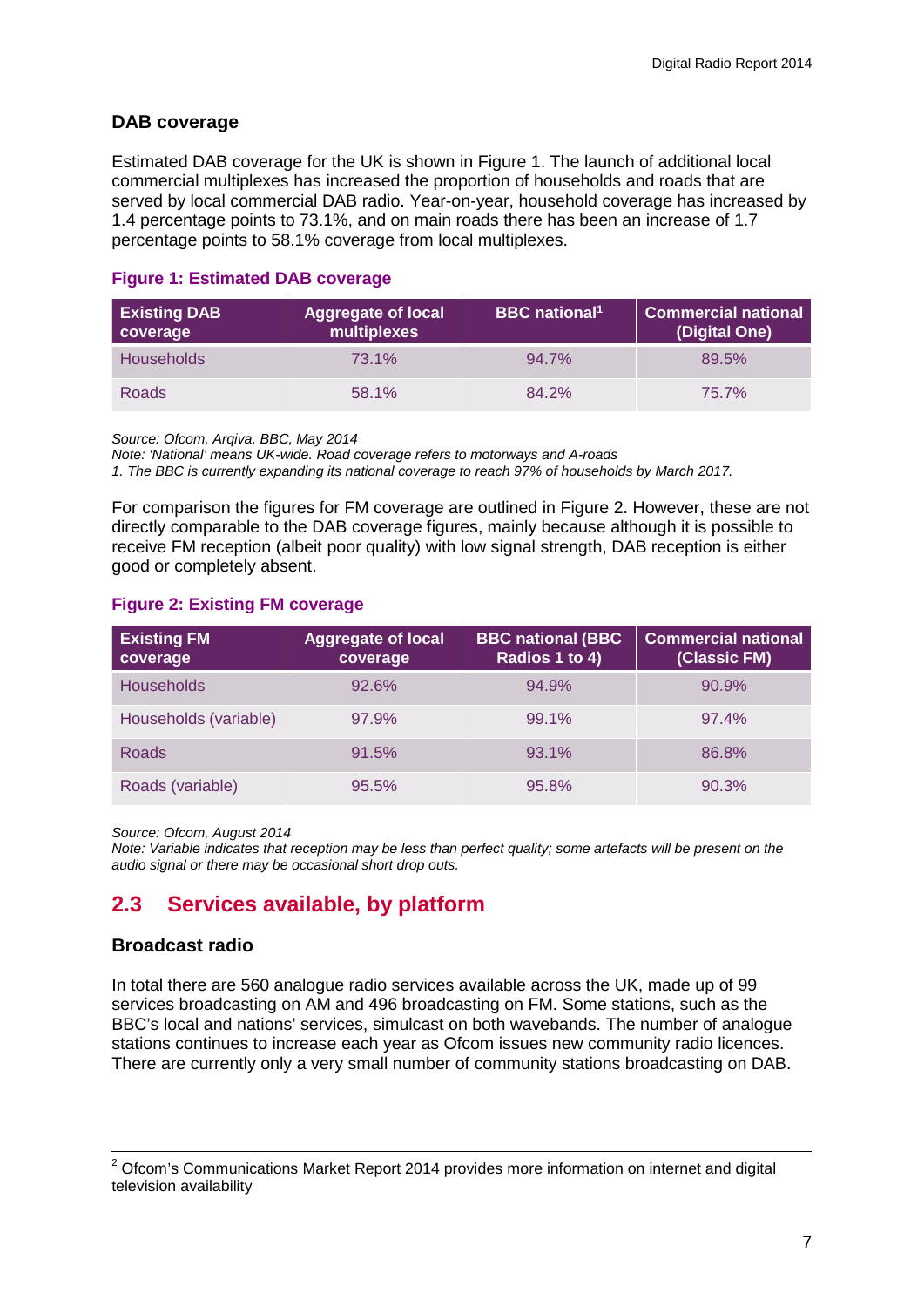| <b>Type of station</b>       | <b>AM</b>      | <b>FM</b> | <b>AM/FM total</b> |
|------------------------------|----------------|-----------|--------------------|
| Local commercial             | 54             | 237       | 291                |
| UK-wide commercial           | 2              | 1         | 3                  |
| <b>BBC UK-wide networks</b>  | 1              | 4         | 5                  |
| <b>BBC</b> local and nations | 35             | 46        | 46                 |
| <b>Community radio</b>       | $\overline{7}$ | 208       | 215                |
| <b>TOTAL</b>                 | 99             | 496       | 560                |

## **Figure 3: Number of UK radio stations broadcasting on analogue, August 2014**

*Source: Ofcom, August 2014. Note: the conditions of each licence will determine the amount of programming that may be shared between these licensed services. Here we have taken the view that a service providing at least four hours a day of separate programming (even if the same brand has other services) equals one service.* 

In total there are 198 radio stations broadcasting on DAB. Of these, 14 are UK-wide commercial services and 11 are BBC UK-wide stations. Both the BBC and the commercial sector simulcast some services on DAB and analogue. There are 131 local commercial services available, 50 of which are solely on DAB, and three broadcast to different geographical regions while broadcasting on analogue in another smaller area.

## **Figure 4: Number of UK radio stations broadcasting on DAB: August 2014**

| <b>Type of station</b>       | <b>Relation to analogue area</b> | <b>Number of stations</b> |
|------------------------------|----------------------------------|---------------------------|
| Local commercial             | DAB in analogue area             | 131                       |
|                              | DAB extends analogue<br>area     | 3                         |
|                              | DAB only                         | 50                        |
| UK-wide commercial           |                                  | 14                        |
| <b>BBC UK-wide networks</b>  |                                  | 11                        |
| <b>BBC</b> local and nations |                                  | 39                        |
| TOTAL                        |                                  | 198                       |

*Source: Ofcom, August 2014*

## **The number of local DAB digital radio services available varies across the UK**

The highest availability of DAB digital radio stations is in Greater London where listeners can receive 60 services. This compares to areas such as Suffolk and Lincolnshire where listeners receive the lowest number of stations (25). The majority of homes outside London are able to receive between 26 and 35 DAB digital radio stations.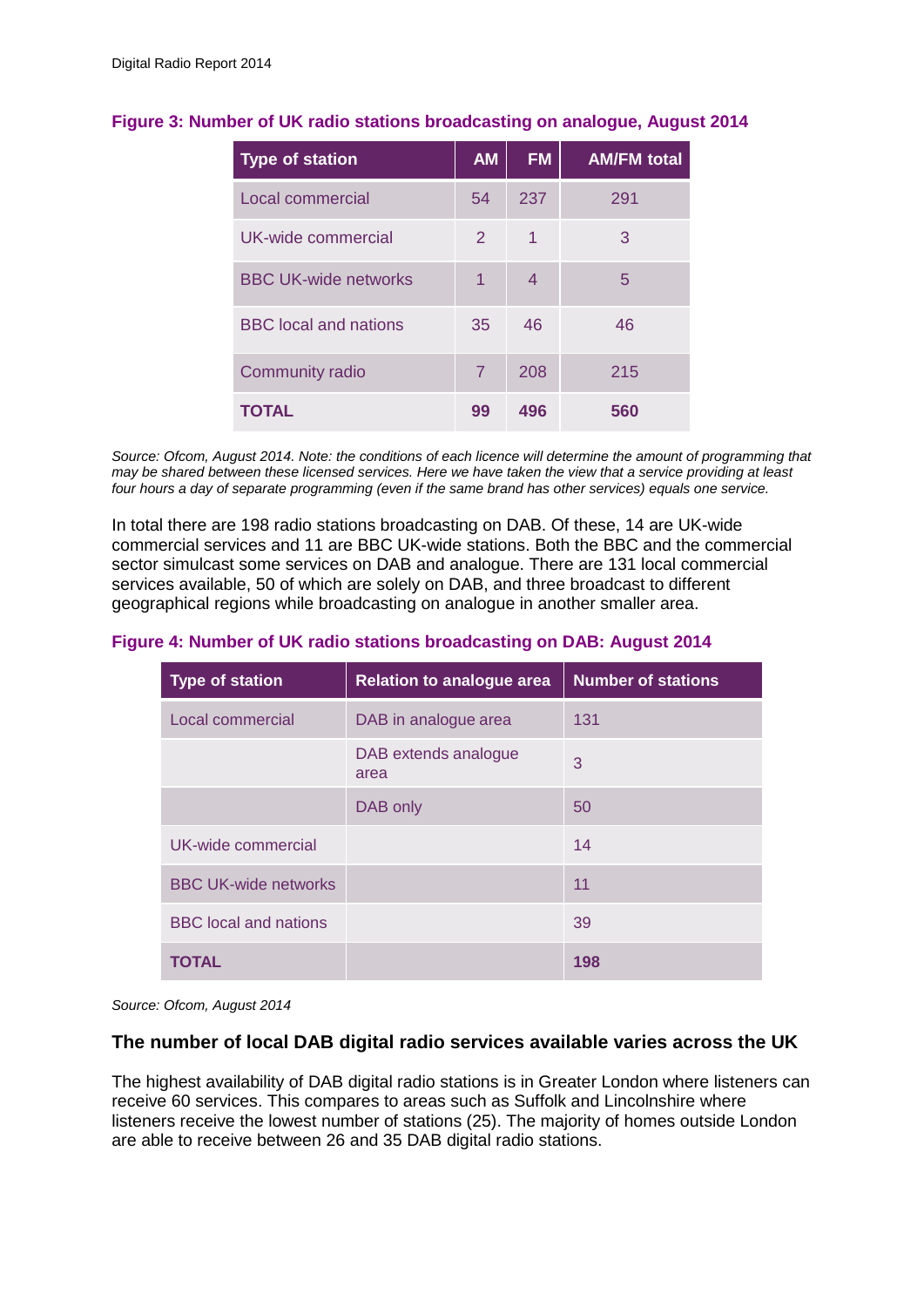

## **Figure 5: Number of services available on DAB: UK map**

*Source: Ofcom, September 2014.* 

*Note: the Tyne and Wear and Teesside areas have one multiplex each, but each of these multiplexes carry more services than most other local multiplexes*

## **Digital television**

There are over 70 radio stations broadcasting on digital satellite (available on the Sky EPG); 26 are available on Freeview, and 35 on cable (carried by Virgin Media). Most of these are simulcasts of AM/FM/DAB services.

## **Internet**

It is not within Ofcom's remit to license radio stations on the internet and therefore we keep no record of the number of services available. As an indication, however, the database of stations available on TuneIn (an online service which streams live radio content through a browser or an app), totalled over 100,000 internationally accessible stations in September 2014. Radioplayer, a partnership set up between the BBC and UK commercial radio currently carries 392 stations (including some community stations) through its website and app.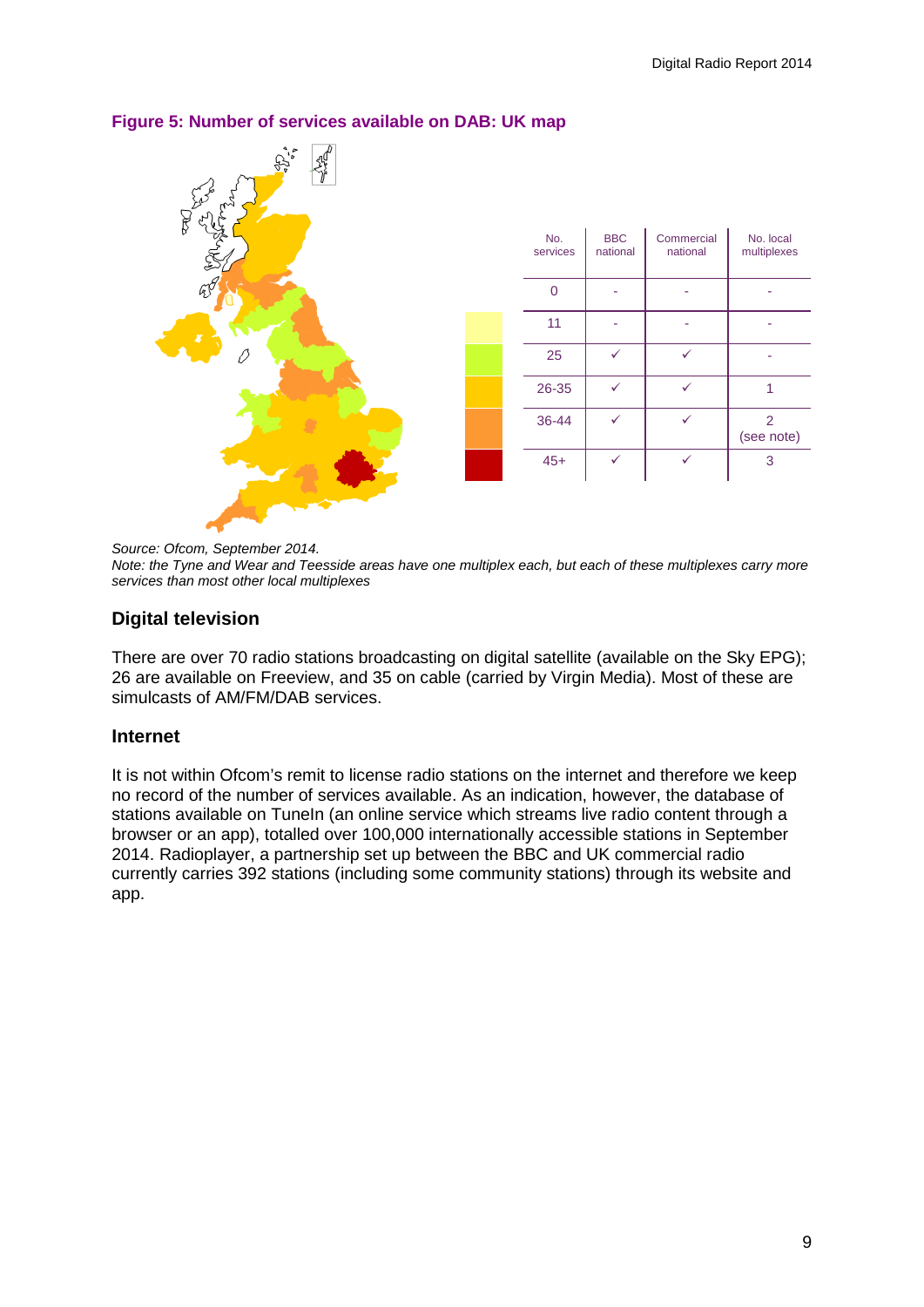## **Section 3**

# <span id="page-10-0"></span>Take-up of devices and platforms

## **3.1 Ownership of digital radio-enabled platforms**

## **Nearly all households are able to receive digital radio services**

There are a number of different devices through which a household can access digital radio. Almost all UK households have the ability to listen to digital radio services through their digital television (96%), while 78% can access streamed radio as well as downloadable and on-demand content through their home broadband connection.

RAJAR data indicates that nearly half of UK adults (48.5%) have a DAB set in their home, an increase of 2.8 percentage points on the previous year.

Smartphone and tablet ownership had risen to 63% and 46% respectively by July 2014, allowing digital listening predominantly through the internet or on apps. Streaming in this way through WiFi or cellular networks can incur restrictions on heavy use, and may have cost implications due to data limitations on contracts.



**Figure 6: Take-up of equipment capable of receiving digital radio: 2014**

*Source: Ofcom Technology Tracker, RAJAR Q2 2014*

## **3.2 Radio set sales**

## **The number of DAB digital radios sold has declined in the 12 months to Q2 2014, but remains at around a third of all radio set sales**

In the 12 months to Q2 2014, total radio set sales have fallen by 11.3% to 4.7 million. Of these, 36.2% are sales of digital radios, relatively stable on the 35.6% share a year previously. Since 2010 the share of radio set sales made up by DAB-enabled sets has risen by 10 percentage points

In absolute terms the number of DAB sets sold has fallen by 9.1% year on year, to just under 1.7 million. Sales of analogue radios have continued to decline each year. Three million analogue radio sets were sold in the past year.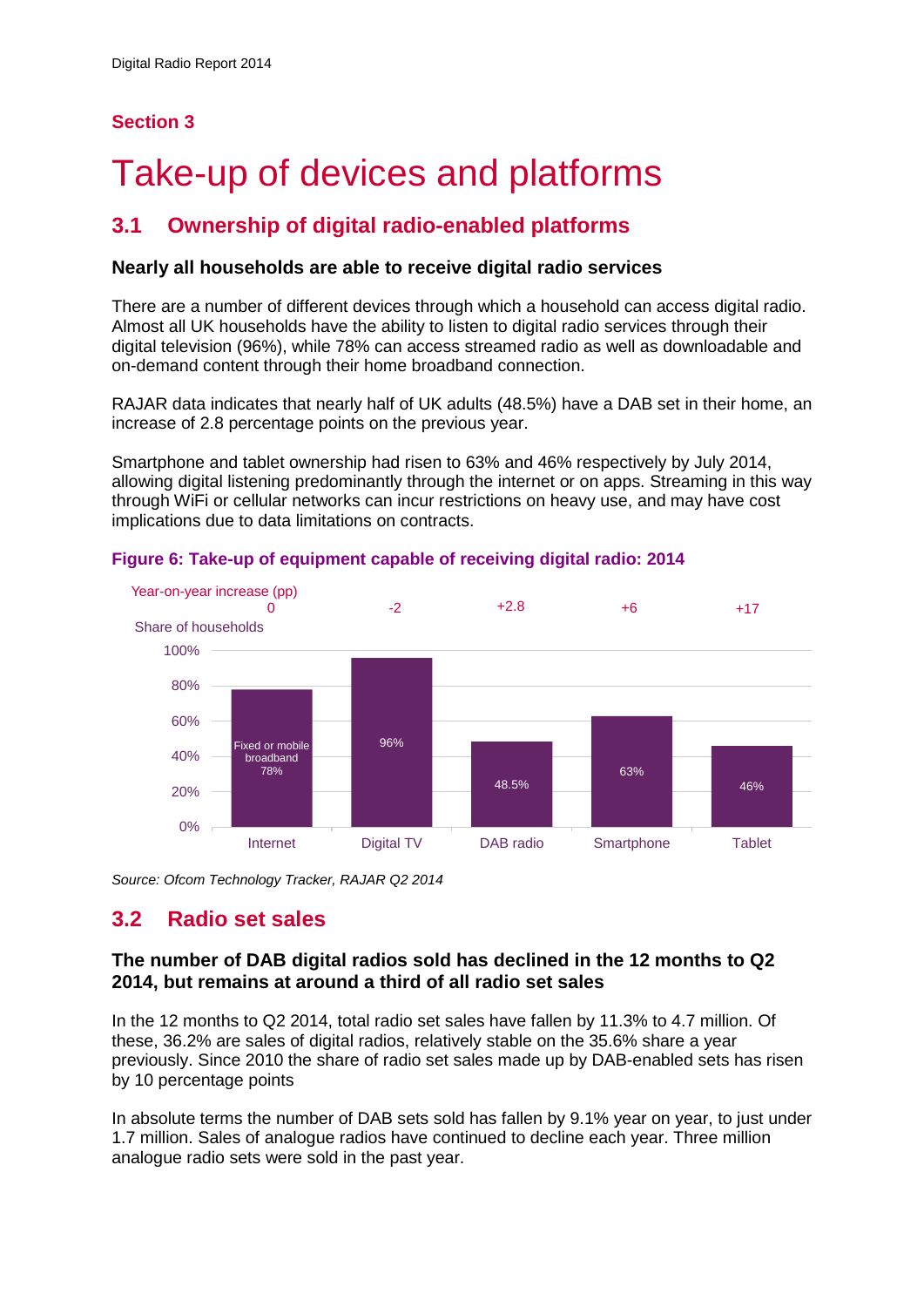There is no evidence to indicate whether these new devices are bought as replacements for existing radio sets or whether they have added to the total number of sets in use.

It is likely that the increased take-up of multi-use devices, such as smartphones and tablets, has had an impact on radio set sales, as many households now own a range of devices which are capable of receiving radio as one of many functions.



**Figure 7: Number of analogue and digital radio sets sold: year to Q2, 2009-2014**

*Source: GfK sales data, 2009-2014.* 

*Note: Figures cover GB only, GfK Panelmarket data represents over 90% of the market. Categories of device included are; portable radios, personal media players, car audio systems, home audio systems, clock radios, radio recorders, headphone stereos, tuners and receivers.*

## **3.3 Radio sets in cars**

## **Digital radio in cars is on the increase**

Ofcom research found that among drivers and passengers who use at least one motor vehicle that has a radio per week, more than a quarter of these (27%) had travelled in a vehicle with a digital radio. This is an increase of six percentage points on Q2 2013, and 20 percentage points on Q2 2012, when just 7% of respondents claimed that the radio in the car they used was digital.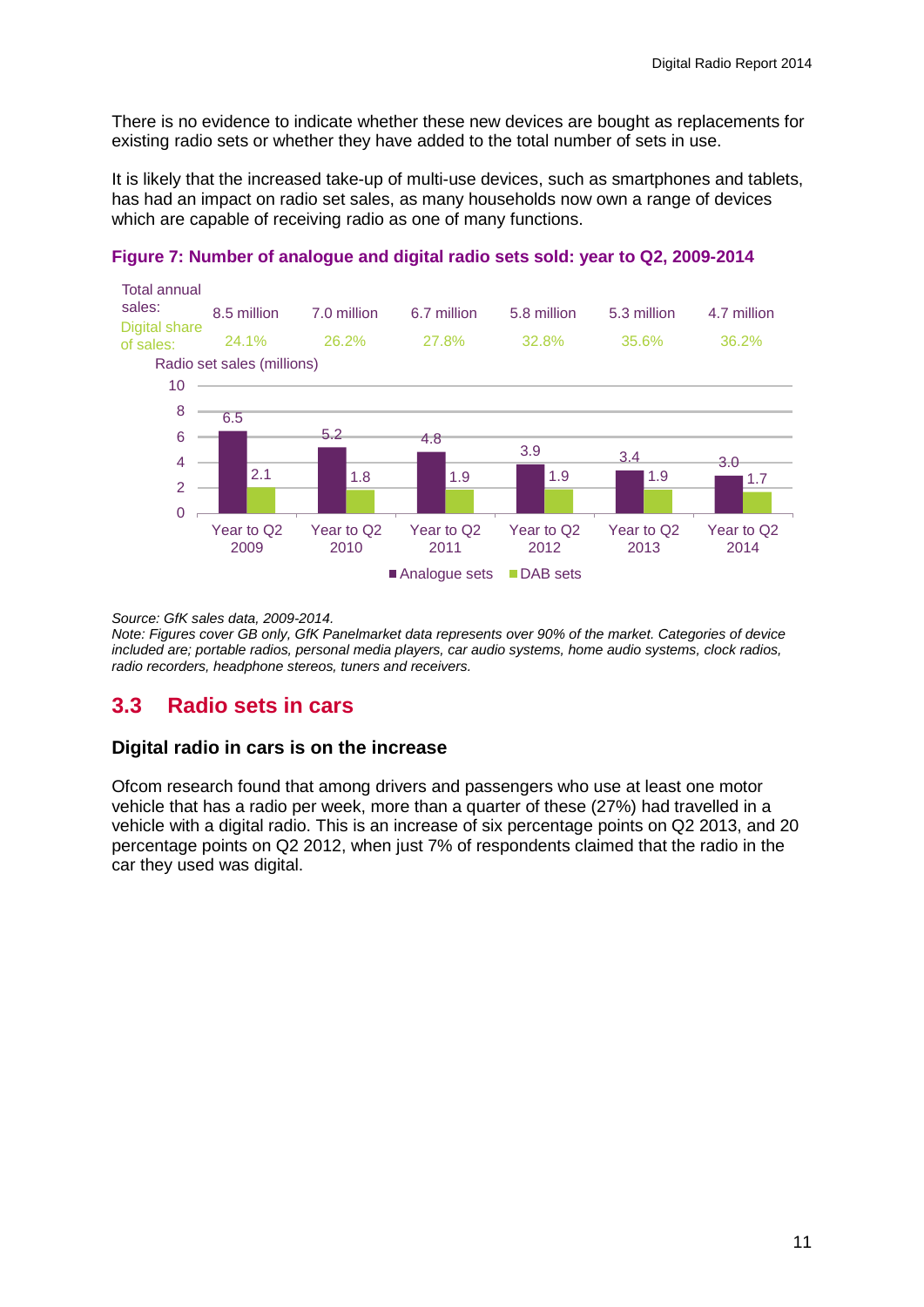**Figure 8: Proportion of drivers and passengers who use a vehicle with a digital radio**



Proportion of drivers/passengers who use a vehicle that has a digital radio

*QP12/13. Is the radio in this vehicle a digital radio?/ How many of the radios in those vehicles are digital radios? Source: Ofcom research, Q2 2012 (n=1756), Q2 2013 (n=1709), Q2 2014 (n=1769) Base: Those who use at least one motor vehicle with a radio in most weeks (as a driver or passenger)*

## **More than half of new cars in the UK are now fitted with DAB as standard**

Data from the Society of Motor Vehicle Manufacturers and Traders (SMMT) indicates that the proportion of newly registered cars in the UK which have digital radio installed as standard has risen to more than half (54.8%) in Q2 2014. This is a year-on-year increase of 16.5 percentage points, whereas there has been a steady decline to 15.5% in new cars which have DAB only as an additional cost option in Q2 2014.

#### **Figure 9: Status of digital radio availability in newly registered cars**



Proportion of newly registered cars (%)

*Source: CAP/SMMT*

## **3.4 Radio sets at home**

#### **Four in ten claim to have no radio sets in the home that are 'active'**

Figure 10 sets out the results of consumer research that examined the number of sets at home which consumers typically use 'most weeks'. Throughout the UK on average, there is an estimated one radio set per home that is used most weeks (this does not include car radios, or radio listening through computers, TVs or phones). This compares to an average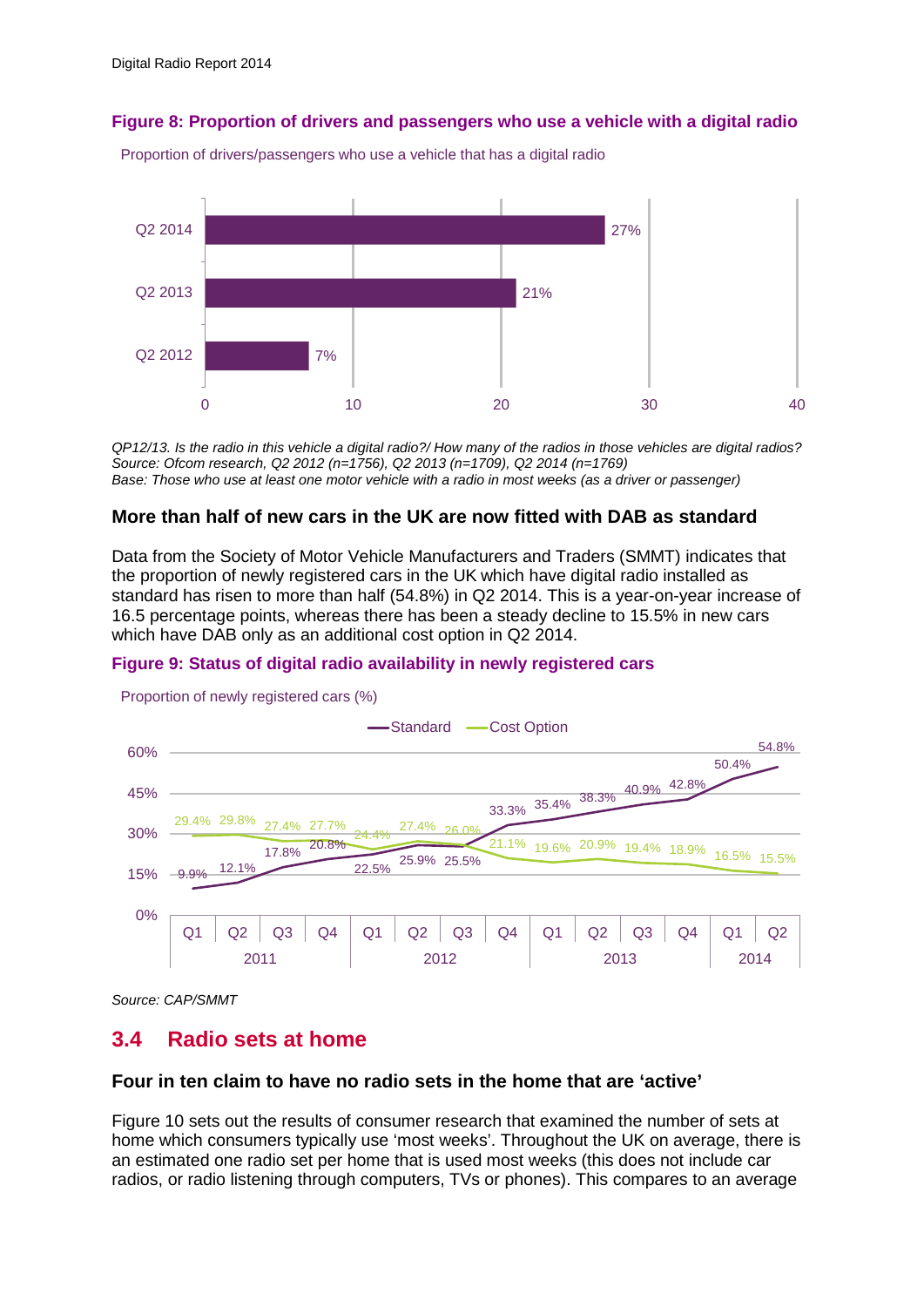of 1.3 sets per home recorded in 2012, and 1.1 in 2013, with this slight reduction in the average number of radio sets listened to in the home likely to be due to the rise in radio listening via other means.

This was the approach we took to gain a better understanding of how many regularly-used radio sets there were in the typical UK home. It suggests that among households with at least one regularly listened to radio (61% in our survey), 95% listen to three or fewer radio sets in 'most weeks'. In Q2 2014, these households had an average of 1.6 sets per home, compared to 1.7 in 2013 and 1.9 sets in 2012.



#### **Figure 10: Number of radios listened to at home 'in most weeks'**

*QP8. In total, how many radio sets do you have in your home that you, or someone in your household, listen to in most weeks? Source: Ofcom research*

*Base: All respondents Q1 2011 (3772), Q2 2012 (2893), Q2 2013 (2879), Q2 2014 (2877)*

Respondents were asked in which rooms they had radio sets at home; approximately a third reported having radio sets in kitchens (36%) and lounges (32%), while a quarter had a set in an adult's bedroom (23%), as shown in Figure 11 below.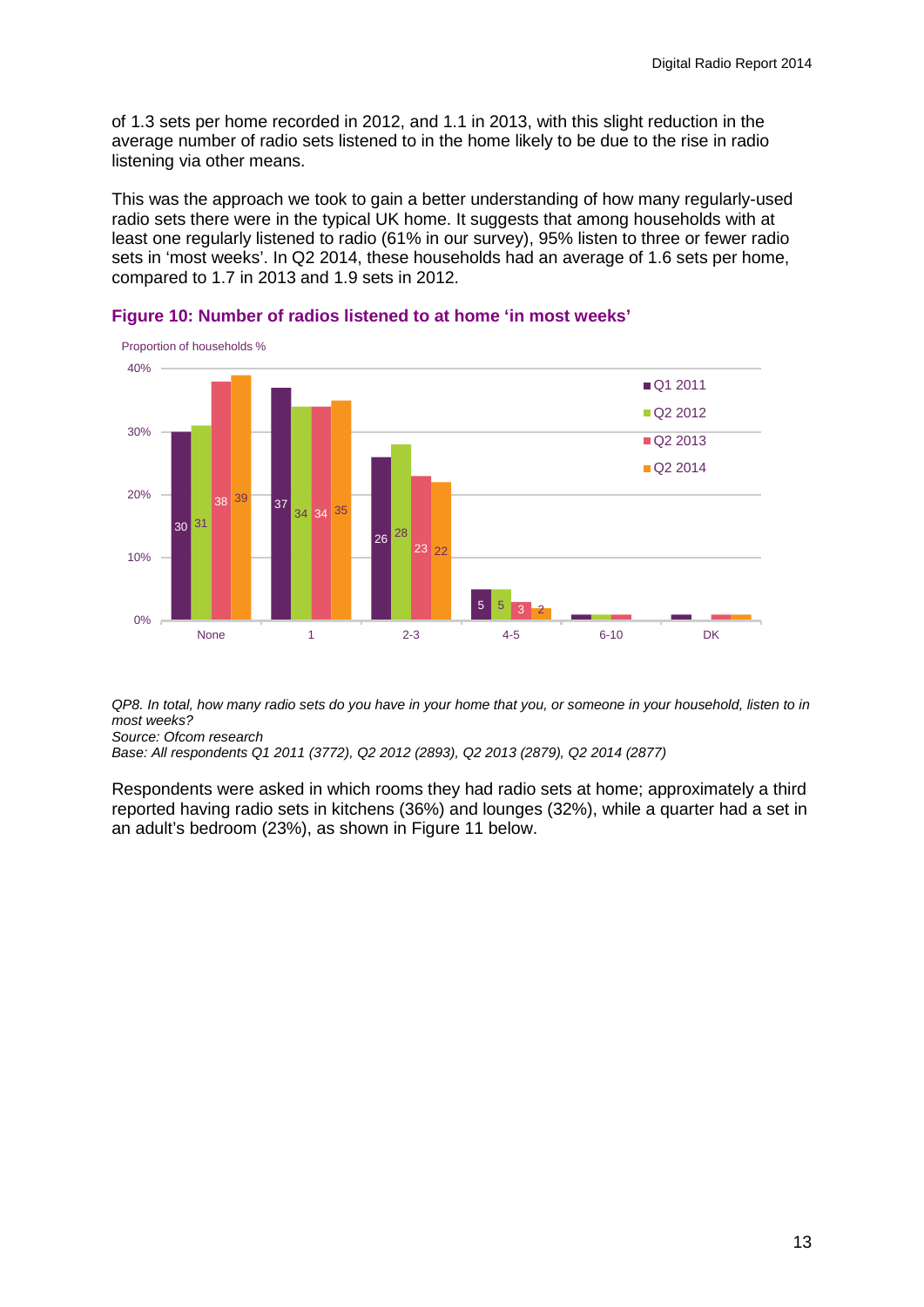

### **Figure 11: The location of radio sets in the home**

*Q4. In which of these rooms at home do you have any radios? Source: Ofcom Technology Tracker, Wave 2 2014 Base: All respondents, n=2877*

## **Almost half of UK adults claim to own a DAB set**

At the end of Q2 2014 RAJAR reported that 48.5% of adults owned a DAB set, an increase of 2.8 percentage points year on year. The number of people claiming to own a DAB set continues to increase each year despite the decline in the number of new sets sold.

#### **Figure 12: Proportion of individuals claiming to own a DAB set in the home**



Proportion of adults (15+)

*Source: RAJAR / Ipsos MORI / RSMB* 

## **DAB set take-up is highest in the south and south-east of England**

The take-up of DAB sets in households across the UK is varied. Figure 13 shows that takeup was generally highest in the south and south-east of England, in particular in Sussex (57.9%), Bournemouth (56.4%), and Surrey (55.6%). The highest take-up of DAB sets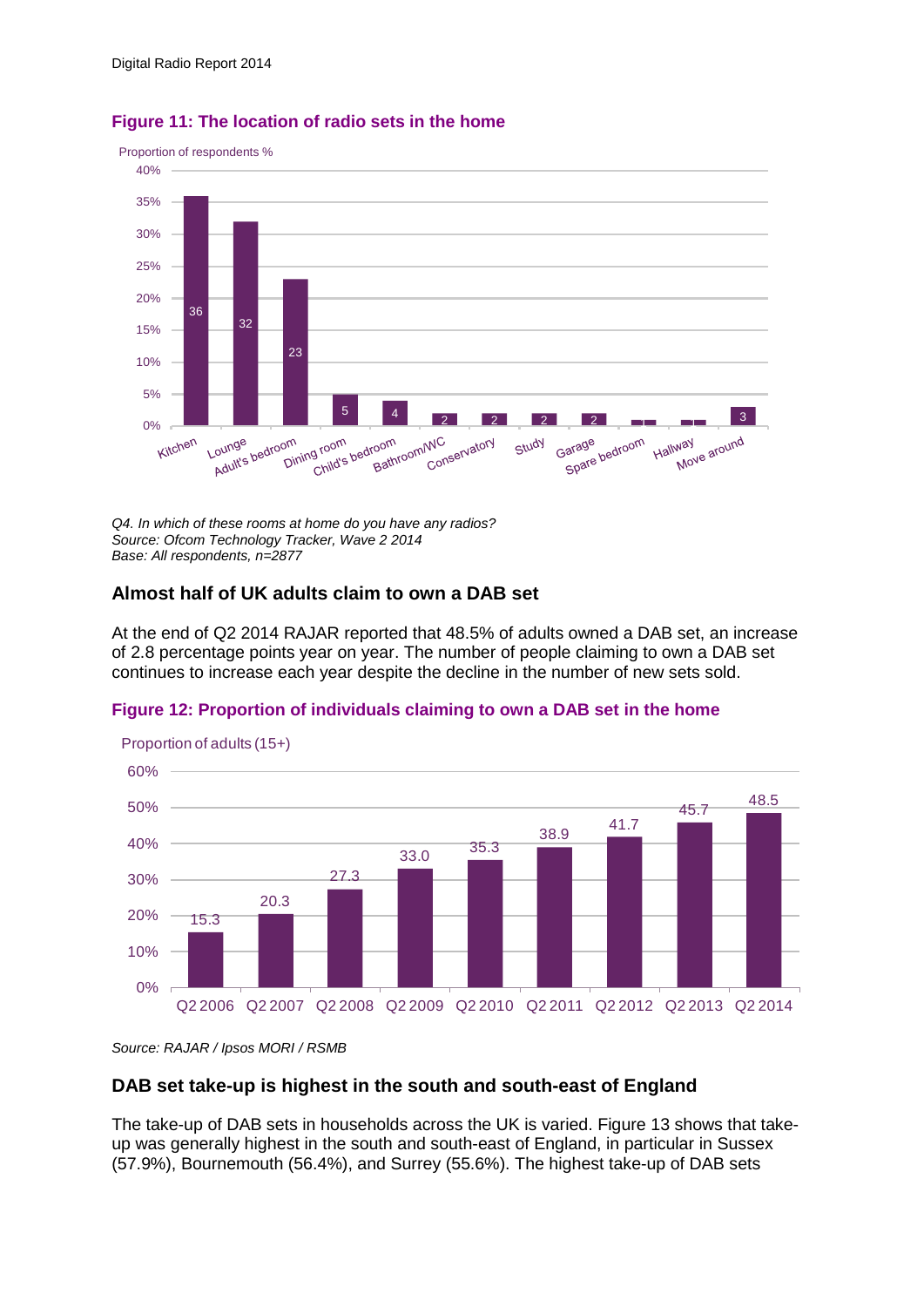anywhere in the UK was in Cambridgeshire/Peterborough (58.1%). DAB set ownership was generally lowest in Northern Ireland (26.7%) and the Scottish borders (27.3%).



#### **Figure 13: Take-up of DAB digital radio, by multiplex area**

*Note: this map is based on analysis which uses the total survey area of the individual station which best represents the coverage area of each digital multiplex.*

*Source: RAJAR, Q2 2014*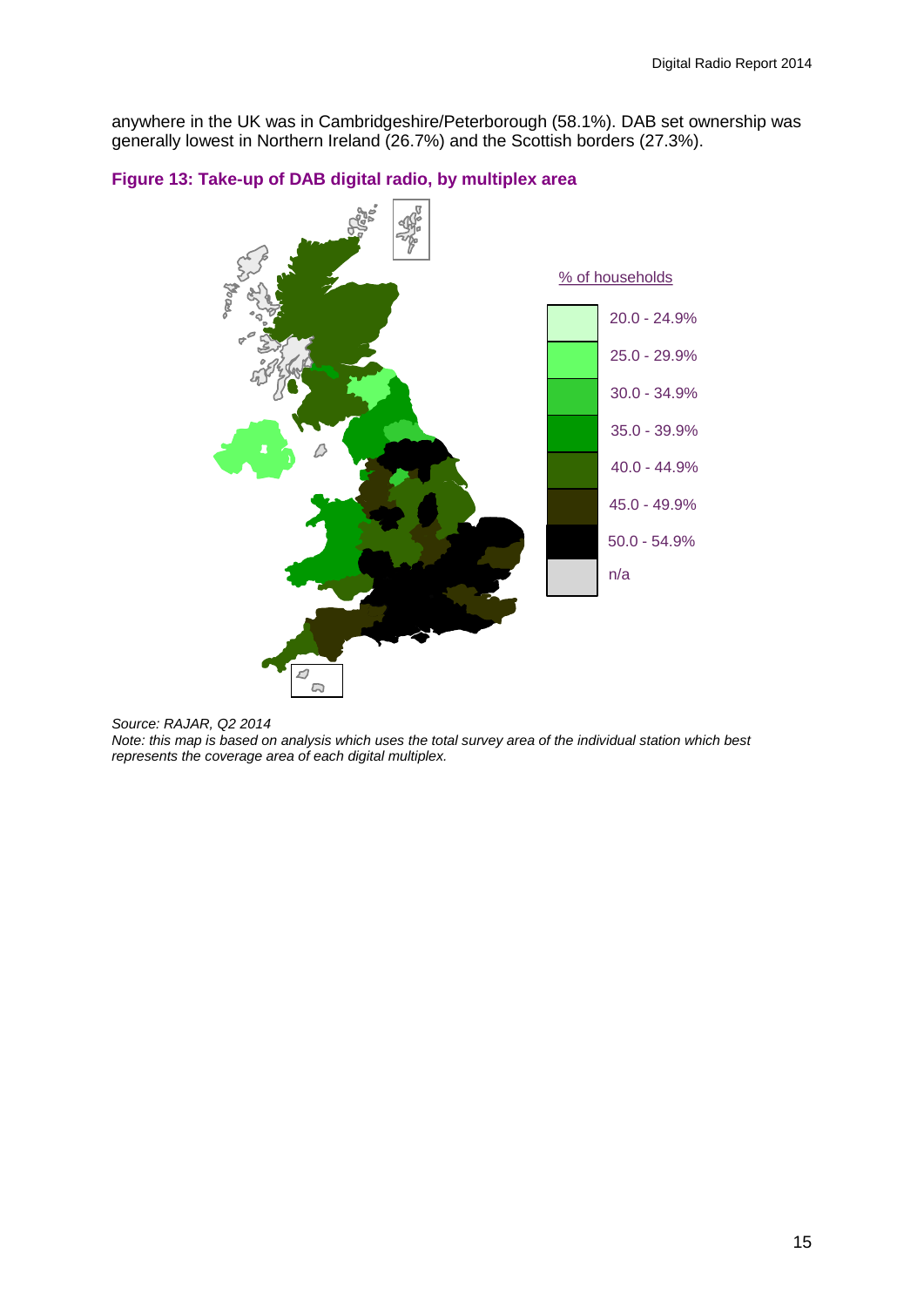## **Section 4**

# <span id="page-16-0"></span>Radio listening through digital platforms

In November 2013 the Digital Radio Action Plan was finalised and DCMS announced that while there had been steady growth in digital listening, it was not yet the time to commit to a switchover.

The Government has stated that a decision on whether to set a date for digital radio switchover would be considered when the following criteria are met:

- when 50% of all radio listening is via digital platforms; and
- when national DAB coverage is comparable to FM, and local DAB reaches 90% of the population and all major roads.

This Section focuses on digital radio listening.

## **The share of digital listening in Q2 2014 was 36.8%**

In Q2 2014 the share of listening to services on digital radio platforms (DAB, DTV and via the internet or apps) was at 36.8% of all radio listening hours. Quarterly data from RAJAR shows that this has remained broadly stable since Q2 2013.





*Source: RAJAR. All adults (15+)*

*Note: 'Unspecified' relates to listening where the radio platform was not confirmed by the listener.* 

## **DAB continues to be the most common platform for digital listening**

Figure 15 outlines the proportion of listening hours spent on each digital platform by quarter. While DAB continues to account for the largest share of digital radio listening (65.4% of digital listening and 24.1% of total listening in Q2 2014), there has been a small decline in the number of hours spent listening via a digital television. The proportion of listening via the internet is gradually growing, up from 4.6% of all listening hours in Q2 2012 to 6.2% 24 months later. This equates to a 16.8% share of digital listening.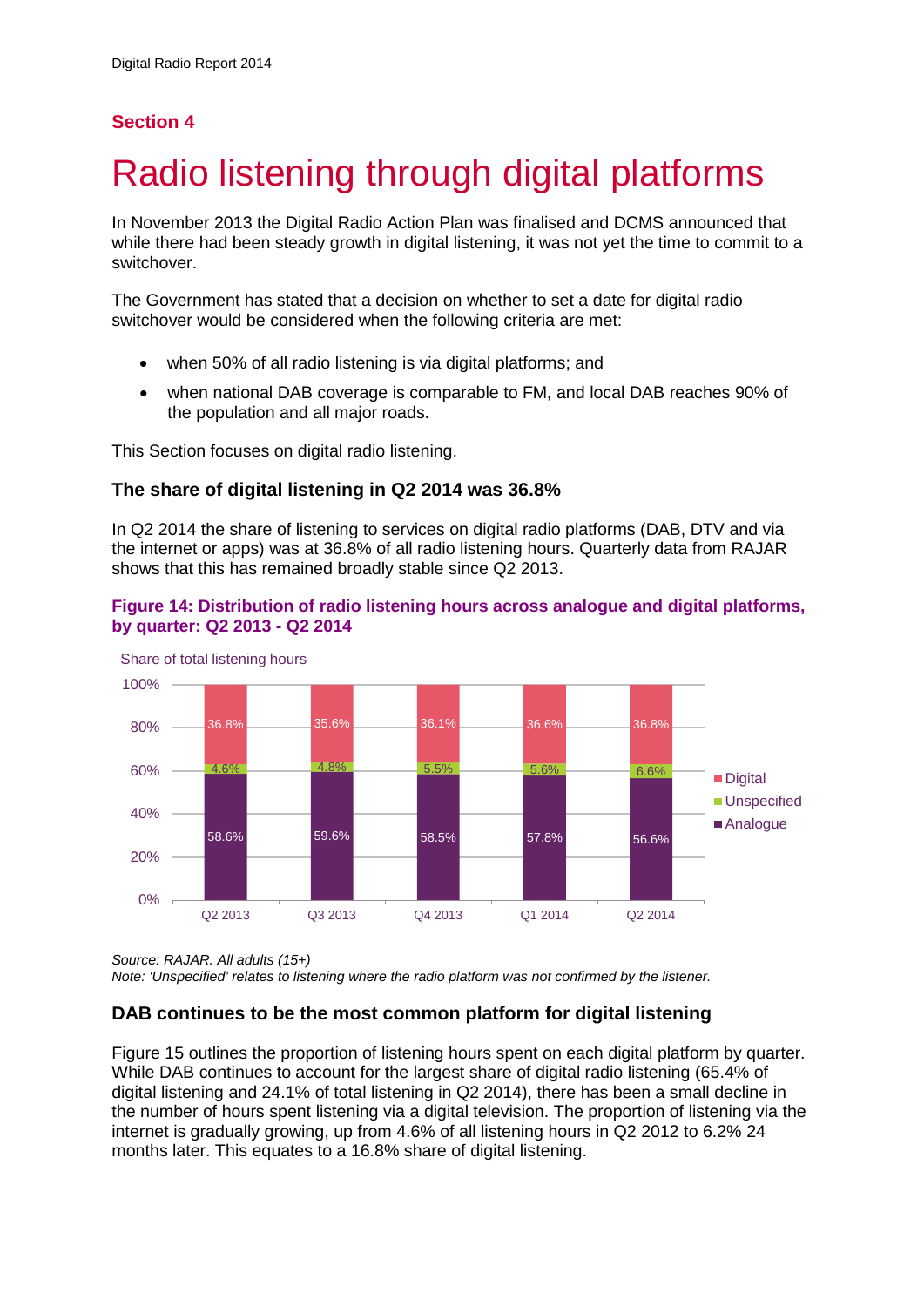

## **Figure 15: Distribution of listening hours across digital platforms, by quarter: Q2 2012 to Q2 2014**

*Source: RAJAR. All adults (15+)*

*Note: 'Digital unspecified' relates to listening to digital-only stations where the survey respondent has not specified the listening platform used. From Q1 2012 'Internet' has been reclassified as 'Online/Apps*

## **In the 12 months to the end of June 2014, 36.3% of all radio listening hours were to services delivered over a digital platform**

Digital listening accounted for a 36.3% share of all radio listening in the 12 months to Q2 2014, an increase of 2.4 percentage points year on year. The proportion of listening through a digital platform has increased by 10.4 percentage points since 2011, and over the same period analogue listening has decreased by 8.1 percentage points to 58% in Q2 2014. The proportion of respondents who did not confirm the platform they were listening through (unspecified listening) was at 5.6%.



#### **Figure 16: Distribution of listening hours across analogue and digital platforms, the 12 months to Q2: 2011 - 2014**

*Source: RAJAR. All adults (15+) Note: 'Unspecified' relates to listening where the radio platform was not confirmed by the listener*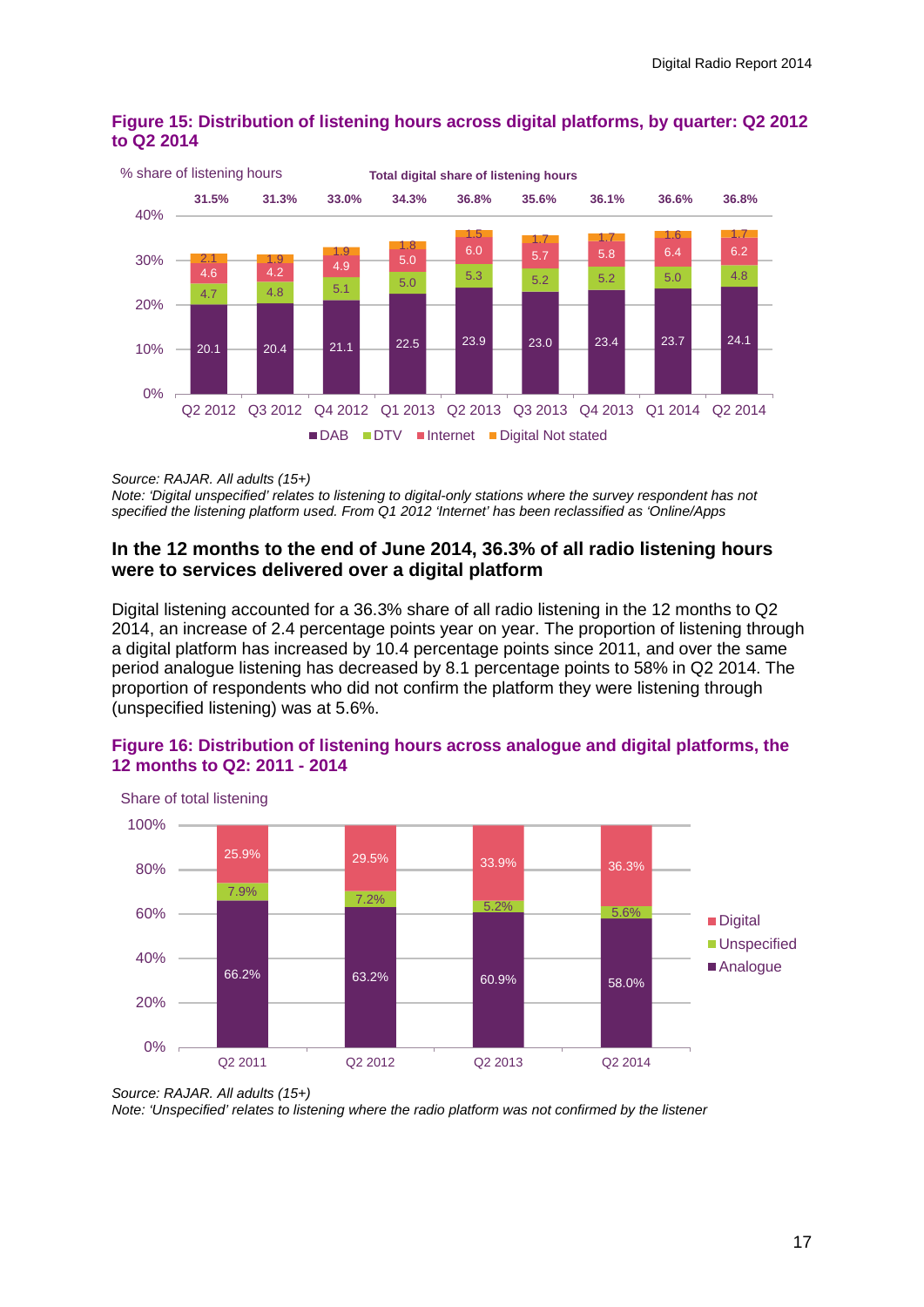## **The share of digital listening varies across the UK**

The share of total listening hours accounted for by a digital platform was highest in Swindon/West Wiltshire (44.3%) and in the home counties of Hertfordshire, Bedfordshire and Buckinghamshire (44.2%) in Q2 2014. Swindon/West Wiltshire had the highest proportion of listening through a DAB digital radio set (32.1%), followed by Bournemouth (31.8%) and Sussex (30.9%). The lowest share of digital listening was in the Scottish Borders (23.3%), and in Pembrokeshire and North Cumbria. These areas also had the lowest take-up of DAB sets.

Listening through DTV was highest in Pembrokeshire (8.3%) and Cardiff (7.5%) in Q2 2014, while online listening was highest in the Morecambe Bay area (10%) and Aberdeen (9.8%).



#### **Figure 17: Share of listening, by digital platform and area**

*Source: RAJAR, Q2 2014*

*Note: these maps are based on analysis which uses the total survey area of the individual station which best represents the coverage area of each digital multiplex*

## **Two-thirds of digital listening is through a DAB set**

Of the 36.3% of listening hours that were via a digital platform in the 12 months to Q2 2014, DAB sets contributed 23.7 percentage points to the total. This means that 65.3% of digital listening was via a DAB radio. The proportion of radio listening online and through apps increased by 0.9 percentage points year on year to 5.9%, which equates to 16.3% of digital listening. Digital television accounted for 13.8%.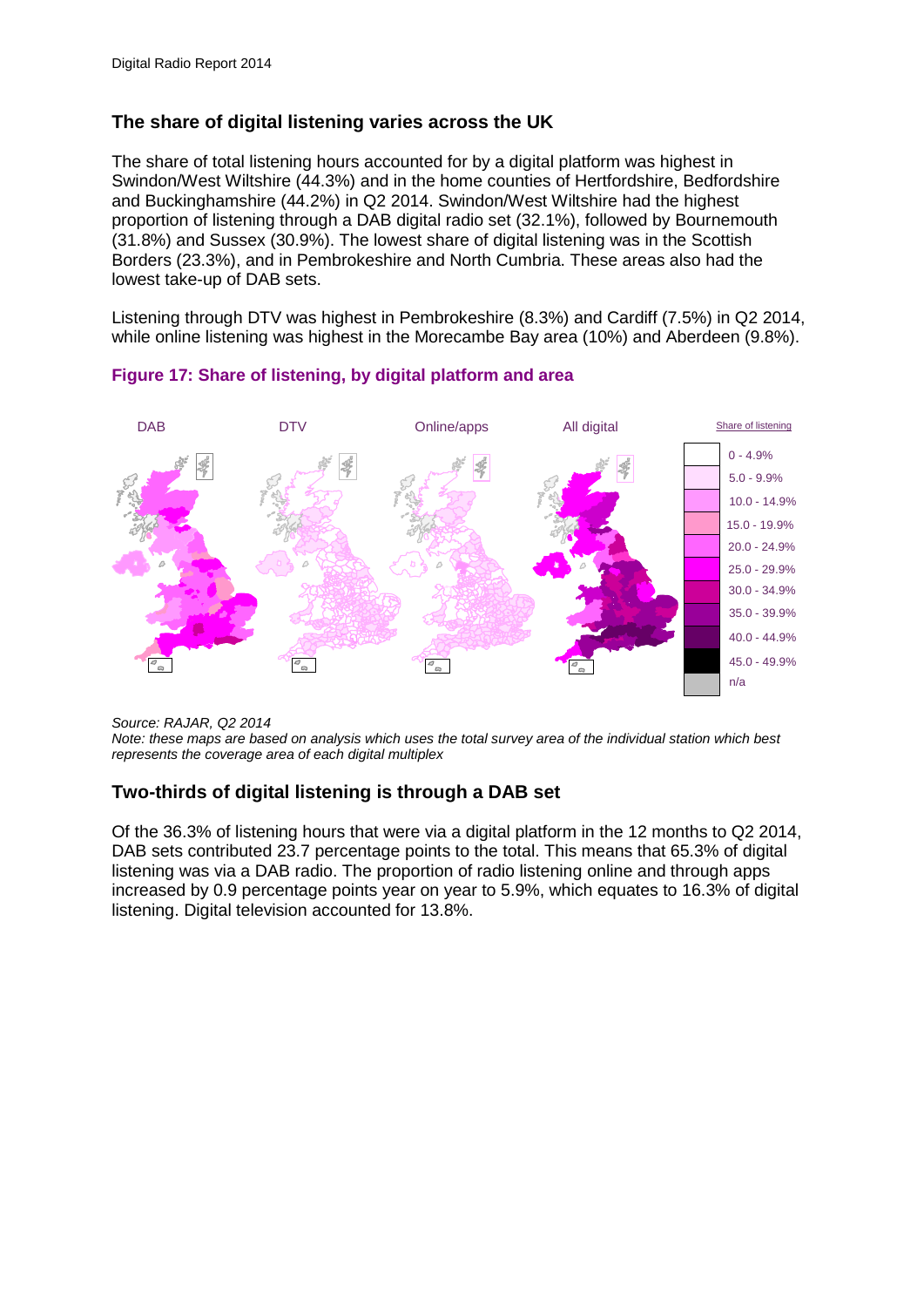

## **Figure 18: Digital radio's share of total radio listening hours, by platform**

*Source: RAJAR. All adults (15+), 12 months to Q2 2014*

*Note: 'Digital unspecified' relates to listening to digital-only stations, where the survey respondent has not specified the platform used.*

## **Listening to the radio on a mobile device is done most by 15-24 year olds**

The proportion of people who have listened to the radio on a mobile phone or tablet at least once per month has continued to increase each quarter to 22.4% in Q2 2014. This figure is highest for those aged 15-24, of whom 36.2% claimed to listen to radio on a mobile device at least once per month, an increase of 7.5 percentage points in a year. Among 25-34 year olds, 31.1% listened on a mobile or tablet, while a quarter (24.7%) of 35-54 year olds claimed to do so. Those aged over 55 had the lowest proportion of listening on a mobile or tablet at 10.1% in Q2 2014; although this age group has followed the same pattern of quarterly increases.

The increase in those who claim to listen to the radio on a mobile device is likely to be due in part to the increased distribution of smartphones and tablets. Smartphone ownership rose to 63% of consumers, and household take-up of tablets increased to 46% by July 2014, making listening through the internet or apps on mobile devices accessible to a greater number of people.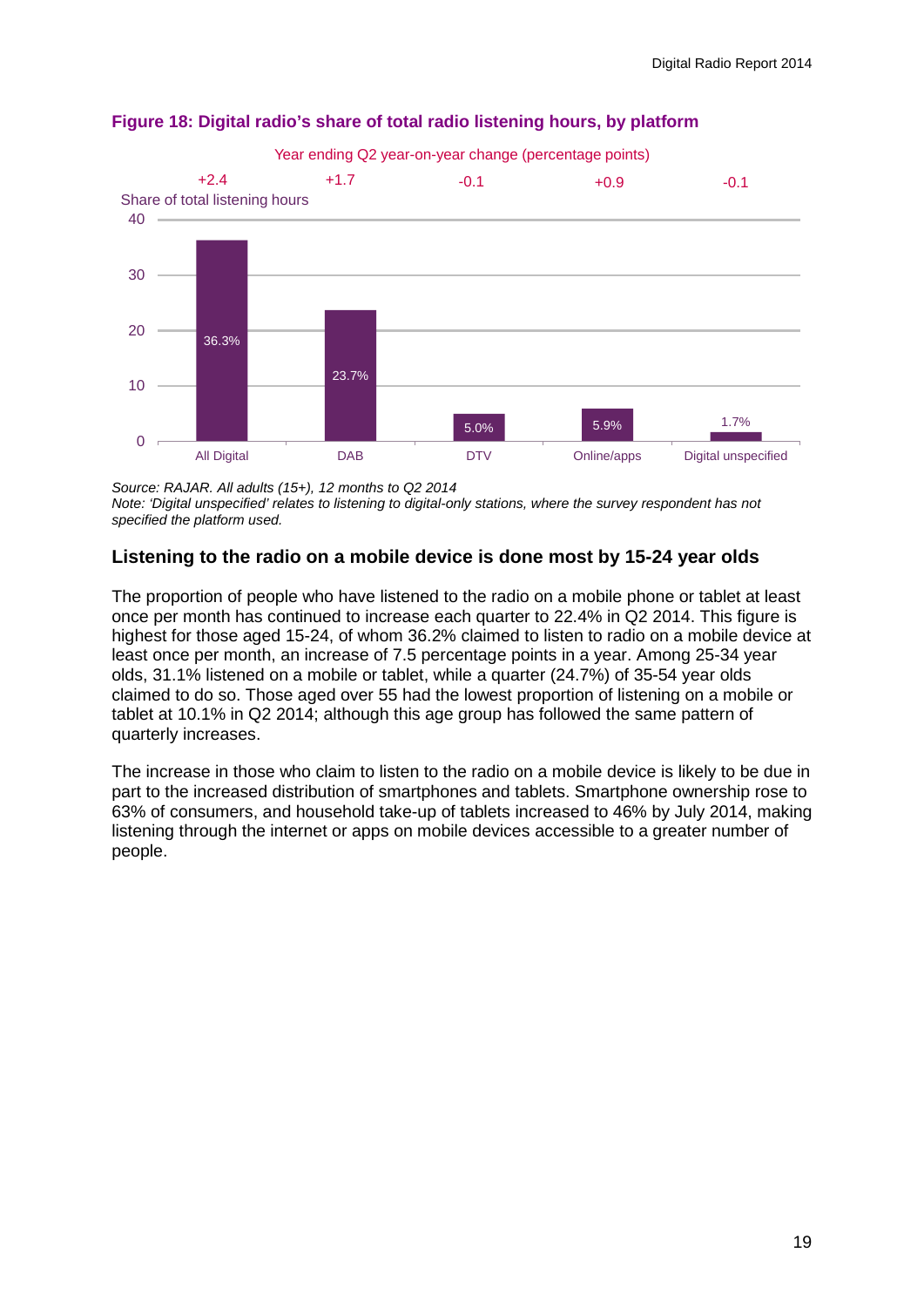## **Figure 19: Proportion of individuals who claim to listen to radio on a mobile phone or tablet at least once per month**



*Source: RAJAR / Ipsos MORI / RSMB Note: As of Q1 2014 the figures include listening via a tablet*

## **BBC stations account for over half of digital listening**

Of the 36.3% of listening hours that were via a digital platform, listening to BBC services contributed 20.2 percentage points, equating to 55.6% of digital listening. As shown in Figure 20, BBC network stations accounted for the largest proportion of listening hours (18.5%); this was mostly to simulcasts of analogue services. The next largest proportion of digital listening was to national commercial stations (7.8%), and local commercial stations (7.1%). Listening digitally to BBC local and nations services accounted for 1.7% of all listening hours.

#### 58.0% 25.7% 5.9% 4.4% 20.6% 5.6% 2.2% 1.9% 36.3% 18.5%  $1.7%$ 7.1% 0% 20% 40% 60% 80% 100% All Radio BBC Network BBC local/nations National commercial Local commercial Digital **Unspecified** Analogue Share of total listening hours Year-on-year change in digital share of listening (percentage points) +2.4 +1.6 +0.1 +0.2 +0.4

## **Figure 20: Distribution of listening hours, by service provider, analogue and digital platforms: year to Q2 2014**

*Source: RAJAR. All adults (15+), 12 months to Q2 2014*

## **BBC Radio 1, 2, 4 and 5 Live accounted for 38.6% of all digital listening**

Figure 21 sets out the contribution that analogue simulcast services make to the proportion of digital listening. The four most listened-to BBC services accounted for 38.6% of digital listening (or 14% of all listening hours). Digital listening to BBC Radio 2 contributed the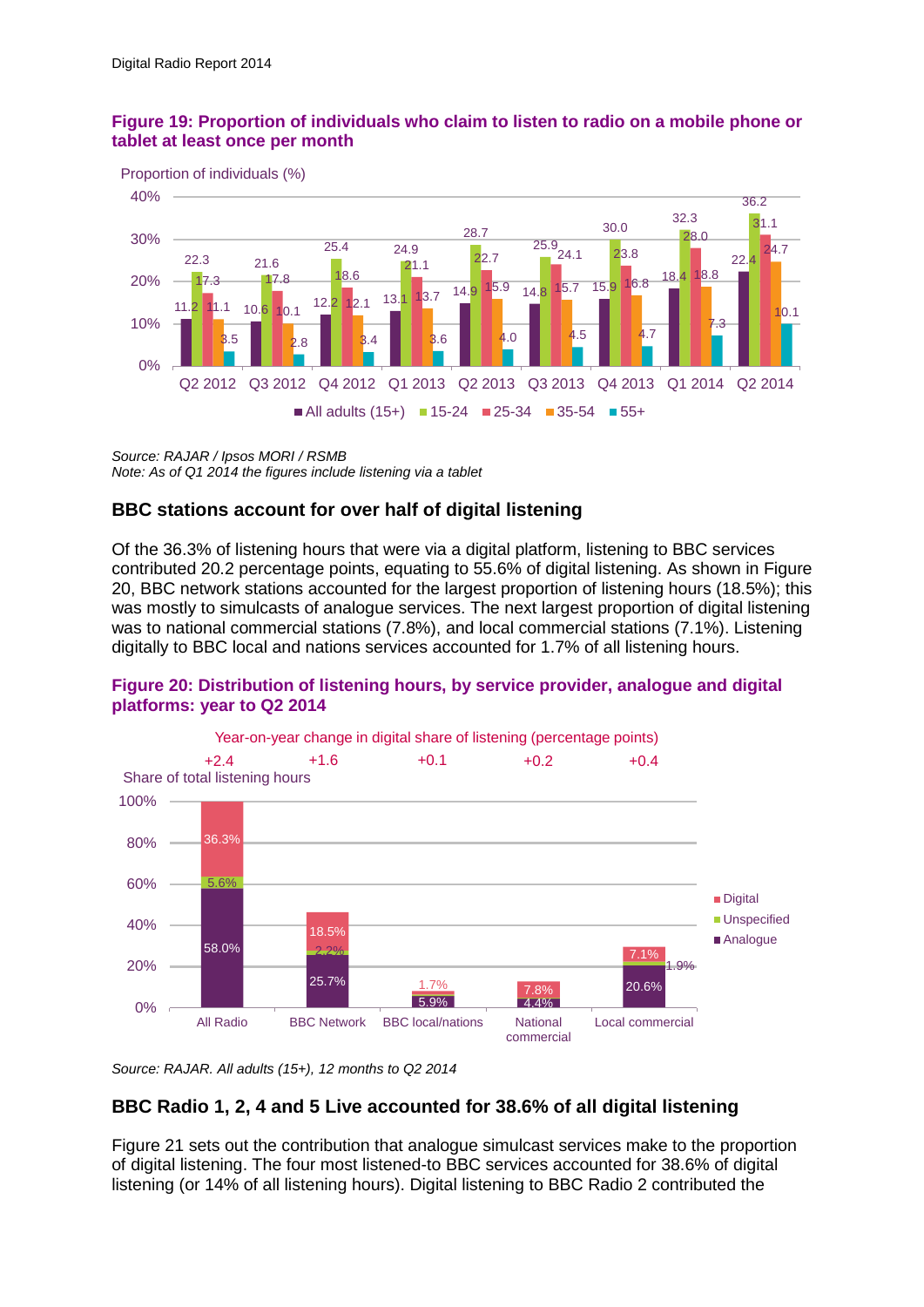largest proportion of the analogue simulcast services (15.9%). Classic FM was the most listened-to commercial station on digital platforms, accounting for 3.3% of digital listening hours.



#### **Figure 21: Distribution of listening hours, by service, analogue and digital platforms: year to Q2 2014**

*Source: RAJAR. All adults (15+), 12 months to Q2 2014*

*Note: 'Unspecified' relates to listening where the radio platform was not confirmed by the listener.* 

## **BBC 6 Music is the most popular digital-only station**

Of the digital-only stations, BBC 6 Music had the largest number of listeners, with an average weekly reach of over 1.8 million in the 12 months to June 2014. Four other digitalonly stations also had an average weekly reach of over 1 million listeners; BBC Radio 4 Extra, Absolute 80s, 1Xtra from the BBC, and BBC Radio 5 Live Sports Extra.

The largest relative year-on-year increases were in the average weekly reach of Absolute Radio 90s (up 20.1%), Absolute Radio 80s (up 15.8%) and BBC Radio 5 Live Sports Extra (up 14.4%). A number of stations decreased their average weekly reach in comparison to the same period last year, notably Jazz FM by 7.6%, and The Hits by 5.4%. Of the services listed in Figure 22, three became digital-only stations in the past year: Kerrang! in the West Midlands was replaced on FM by Bauer's recently-acquired Planet Rock, Kiss Fresh replaced Smash Hits Radio on its DTV channel, and Kisstory launched in May 2013. Both Kiss Fresh and Kisstory (part of the Kiss FM franchise) are not currently on  $DAB<sup>3</sup>$  $DAB<sup>3</sup>$  $DAB<sup>3</sup>$ .

With the acquisition of Absolute by Bauer at the end of 2013, almost all of the most listenedto digital-only radio stations are owned by the BBC or Bauer. The one exception to this is Jazz FM, an independent station playing predominantly jazz music which is broadcasting on DAB in London, and on the internet and satellite across the UK.

<span id="page-21-0"></span> $^3$  Kisstory simulcasts for one hour each day on Kiss FM (analogue and DAB).  $\overline{a}$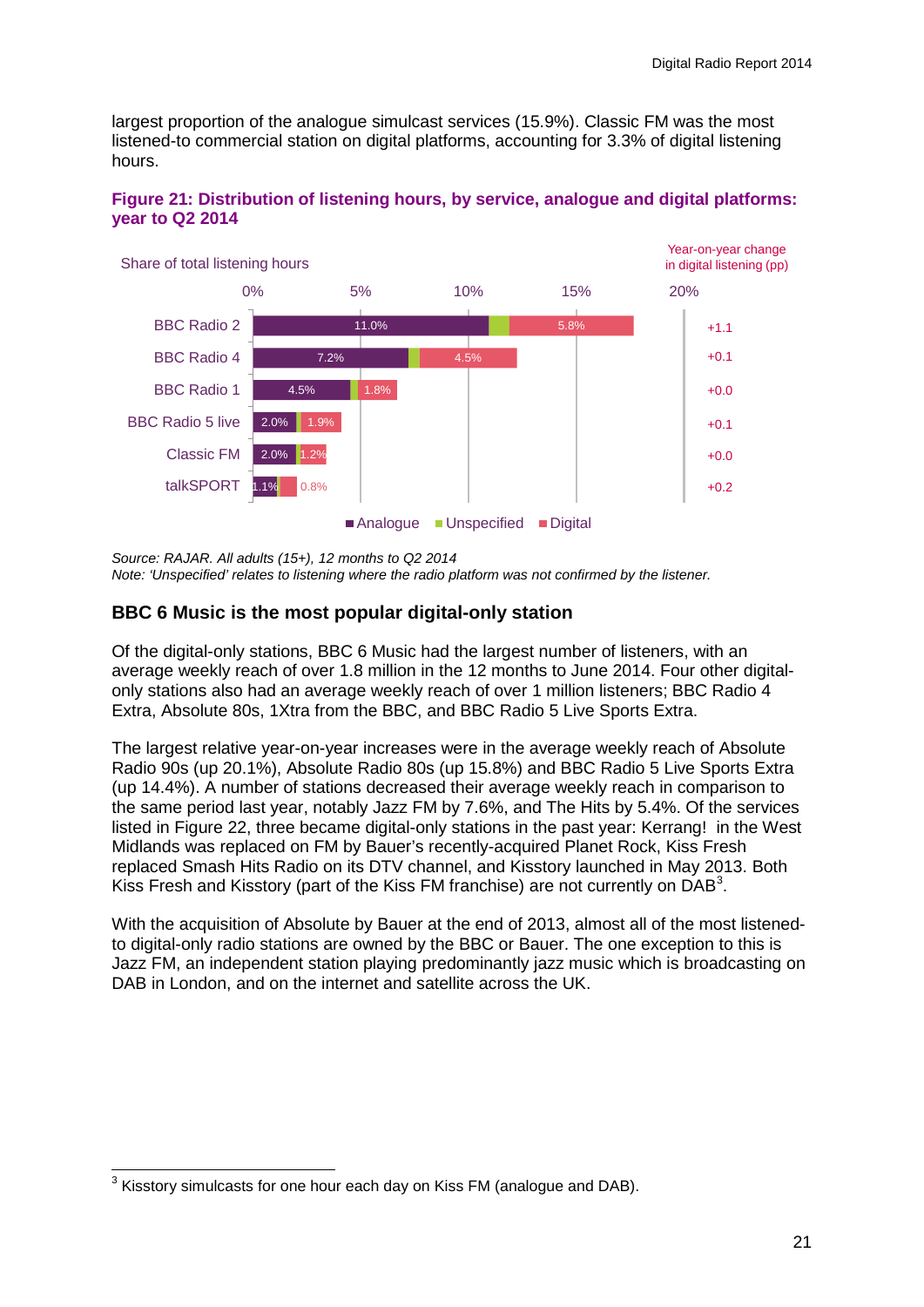$\overline{a}$ 



## **Figure 22: Digital-only stations, by average weekly reach**

*Source: RAJAR. All adults (15+), 12 months to Q2 2014 Note: Kisstory and Kiss Fresh are services not currently available on DAB*

## **Over half of radio listeners are now listening to digital radio on at least a weekly basis**

Turning now to listening to digital radio by age group (based on RAJAR research), over half (51.3%) of all radio listeners aged 15+ in the UK had listened to a digital radio service on a weekly basis in the 12 months ending Q2 201[4](#page-22-0)<sup>4</sup>, up 2.6 percentage points from the same period the previous year.

The proportion listening to digital radio on a weekly basis saw some slight variation across age groups. It was greatest among those aged 15-24, with nearly six in ten (58.6%) listening to digital stations, but fell to just below four in ten (38.7%) for those aged 65+. However, it was the 35-44 age group that saw the biggest year-on-year increase in digital radio listening, up 3.6 percentage points since Q2 2013.

<span id="page-22-0"></span> $4$  This covers the proportion listening to radio on a digital platform for five consecutive minutes in an average week in the year to Q2 2014.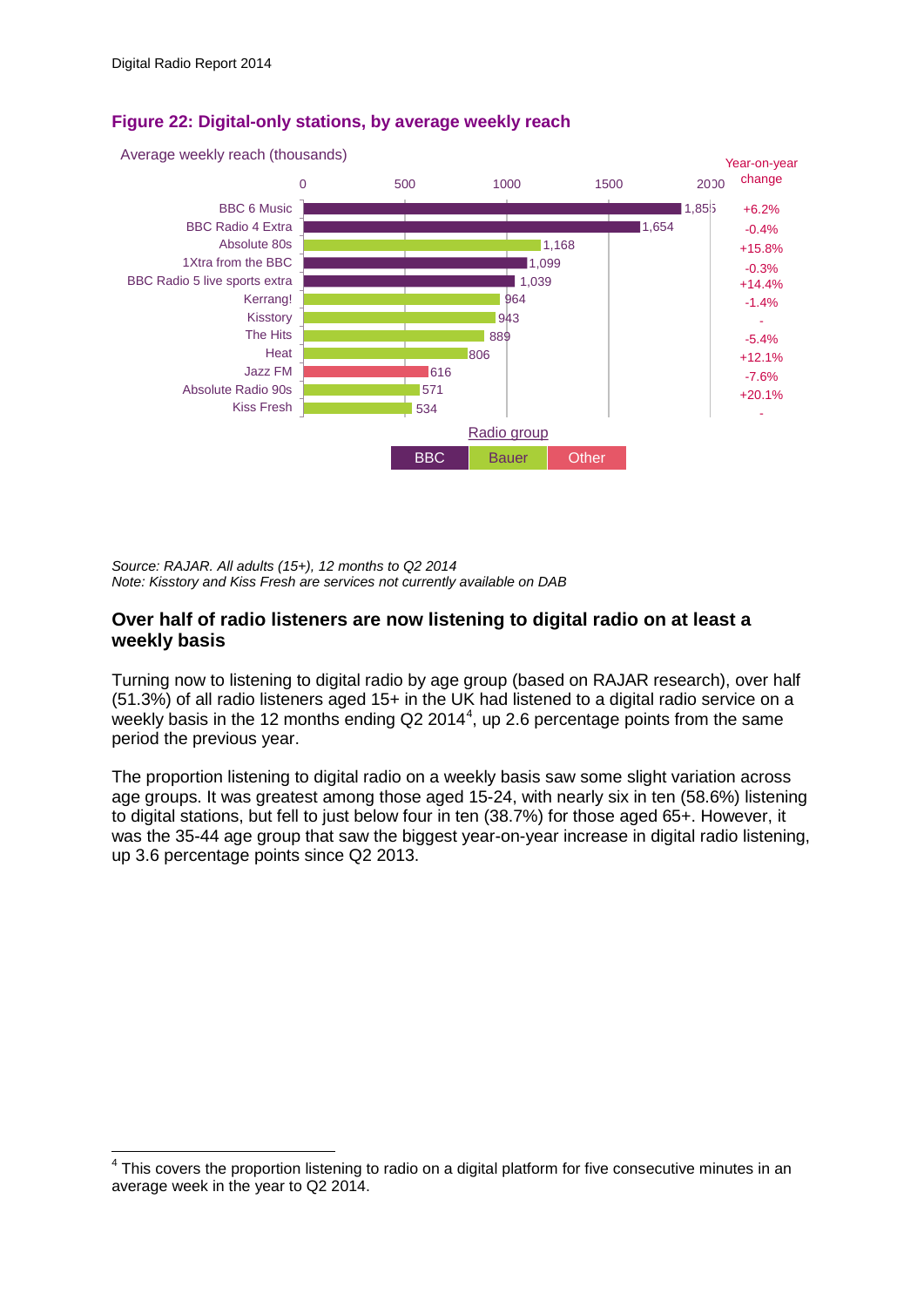

## **Figure 23: Weekly listening to radio through a digital platform, by age group**

*Source: RAJAR, 12 months to Q2 2014 Base: Adults 15+ who listen to the radio*

## **Radio listeners in the AB social group are significantly more likely to listen to digital radio on a weekly basis**

By socio-economic group, over six in ten (62.1%) radio listeners living in AB households listened to radio through a digital platform on a weekly basis in the 12 months to Q2 2014. This is significantly higher than adults in the other social groups (Figure 24). Just under half of those in the C2 social group (47.8%) listen to digital stations each week, although this group saw the greatest rise since Q2 2013, up by 3.1 percentage points. Weekly listening to digital radio among radio listeners falls to under four in ten (39.4%) for those in DE households.

## **Figure 24: Weekly listening to radio through a digital platform, by socio-economic group**



Weekly digital radio listening by social-economic group (% of total)

*Source: RAJAR, 12 months to Q2 2014 Base: Adults 15+ who listen to the radio*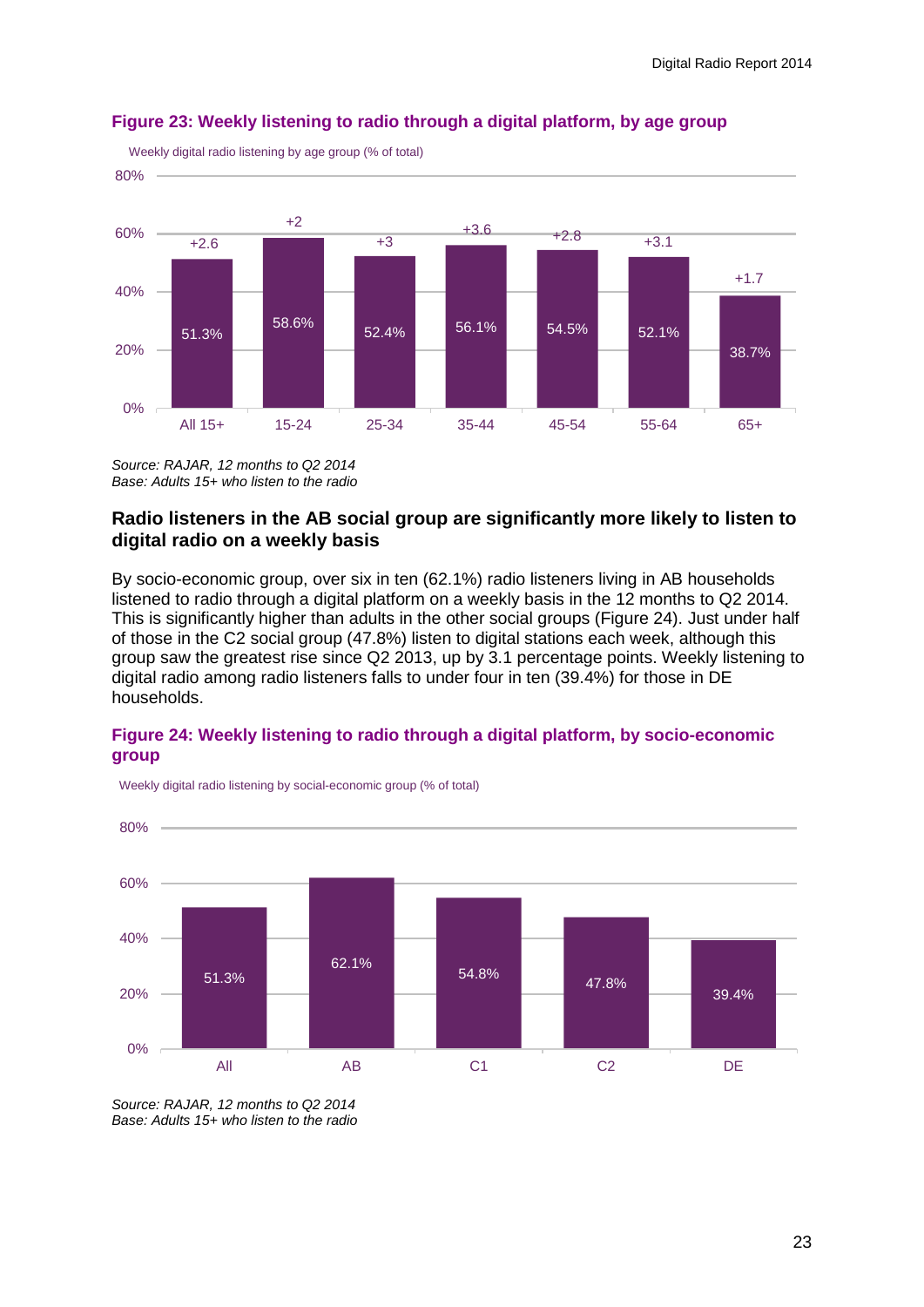## **Section 5**

## <span id="page-24-0"></span>5 Consumer awareness of, and attitudes towards, digital radio

## **5.1 Consumer awareness of digital radio**

## **One fifth of adults with an internet-connected computer are not aware they can receive the radio on this device**

Awareness of the radio-carrying capabilities of digital devices varies. According to Ofcom research, just two-thirds of adults in Q2 2014 (66%) are aware that the DTV platform is capable of providing radio services, although 96% of households have access to a DTV platform. A similar proportion (63%) are aware that an internet-connected computer can do the same (80% of homes have internet access and a PC/ laptop/ netbook/ tablet). It was for smartphones that take-up, and awareness of being able to receive radio services, were most closely aligned. Six in ten knew that they could listen to the radio on a smartphone, with 63% owning one of these devices. While half of all adults have a games console in their household, only a third were aware they could listen to the radio via this device.



**Figure 25: Awareness of devices capable of receiving digital radio services**

*QP13. Before today were you aware that you can listen to radio programmes as they are broadcast in these ways?*

*Source: Ofcom research, Quarter 2 2014, \*Take-up measures from Quarter 1 2014 Base: All respondents, n=2877*

## **Awareness of DAB digital radio remains stable**

When we asked respondents if they had heard of 'digital radios, sometimes called DAB radios', 86% said they had, stable on the previous year's figure of 87%. Awareness was highest among males (91% compared to 82% among females), those living in AB households (92%), and adults aged 35-54 (91%), and lowest among those in DE households (76%), and those aged 65+ (74%).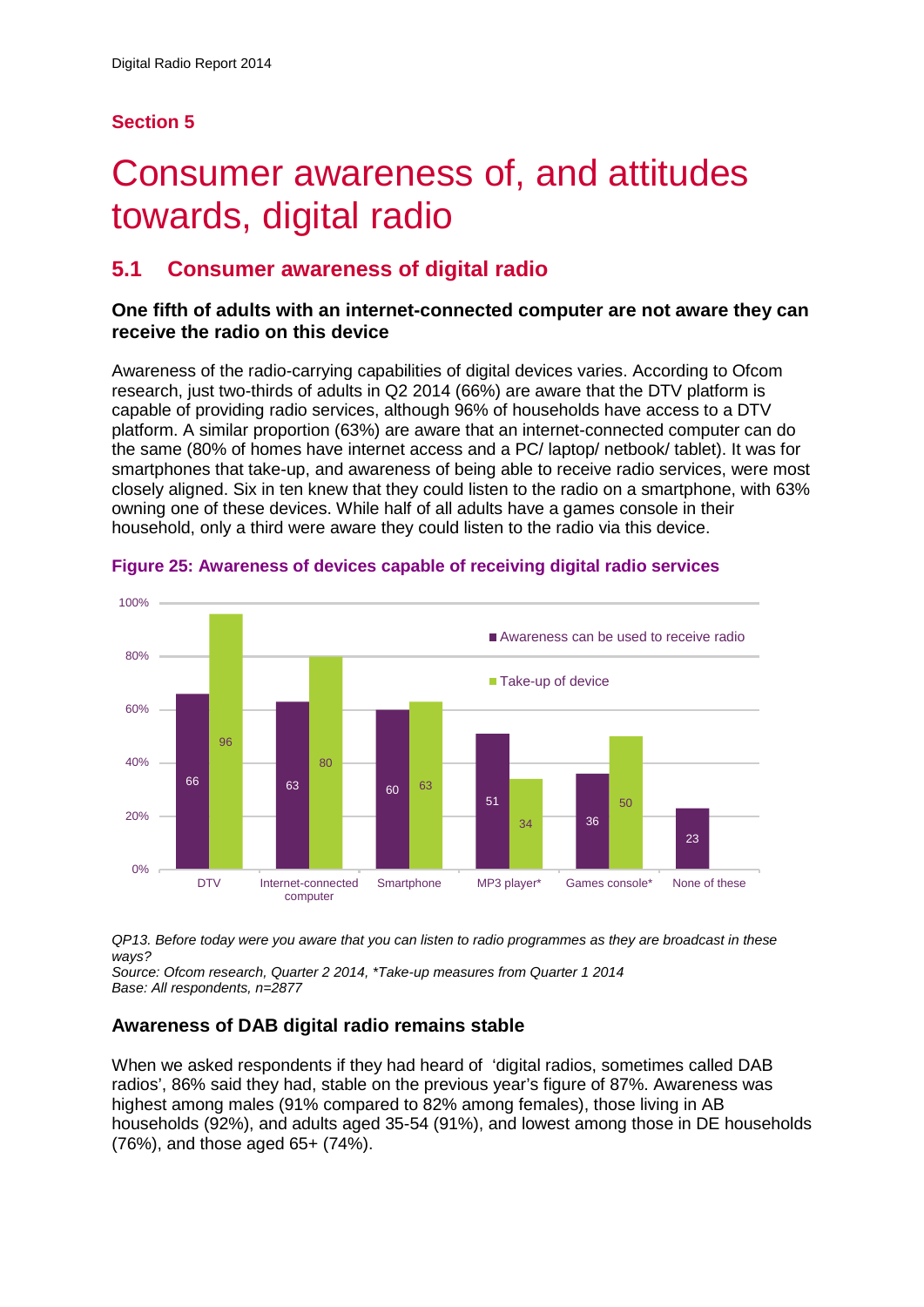### **Figure 26: Awareness of DAB digital radios**





*Source: Ofcom Technology Tracker, Wave 1 2011, Wave 2 2012, Wave 2 2013, Wave 2 2014 Base: All adults*

*Q3. Before today, had you heard of digital radios, sometimes called D-A-B radios? Digital radios are sometimes called D-A-B radios and may have ones of these logos (SHOWCARD). They can receive more radio stations and have a clear signal with no interference. It doesn't simply refer to a radio with a digital display panel.* 

## **5.2 Consumer attitudes towards digital radio**

## **'Clear and high quality sound' and a 'wider choice of stations' are the key benefits associated with digital radio**

When respondents were asked which of a list of benefits they associated with digital radio, 'clear and high quality sound' and 'a wider choice of stations' were the most popular responses, with approximately seven in ten digital radio listeners and around half of non-DAB owners citing these aspects of the service. This was followed by almost half of DAB owners (46%) saying 'digital radio is easy to use'.

Among non-DAB owners, just over a quarter (28%) did not associate any of the listed benefits with digital radio.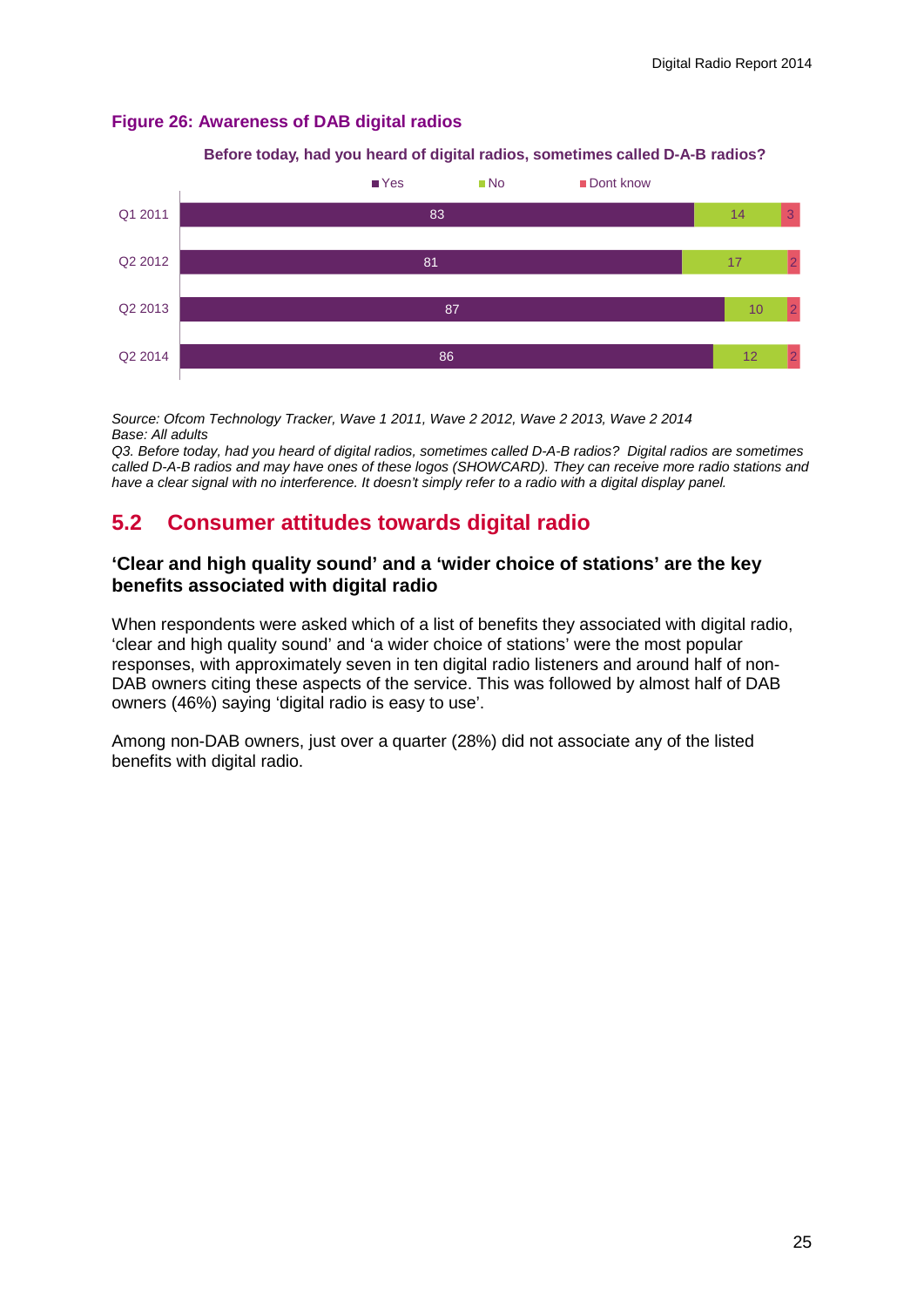

## **Figure 27: Associations of digital radio among those with and without DAB**

*QP14. Which if any of these features did you associate with digital radio? Source: Ofcom research, Quarter 2 2014, n=2592; n=1240; n=872; n=1694*

*Base: All aware of digital radio, with experience of listening or aware of way of listening; all with any type of digital radio*

The question above was followed by asking digital radio listeners (across all platforms) which of these features of digital radio they had actually experienced. Six in ten respondents (62%) cited 'clear and high quality sound', and a similar proportion (58%) said 'a wider choice of stations' – slightly below the proportions that had associated these benefits with the service (as shown in Figure 27 above). One in five (21%) digital radio listeners had not experienced any of the benefits listed.



#### **Figure 28: Features of digital radio that listeners have experienced**

*QP15. As a digital radio listener which, if any, of these features of digital radio have you experienced? Source: Ofcom research, Quarter 2 2014, n=1125*

*Base: All with any type of DAB digital radio (in home or vehicle)*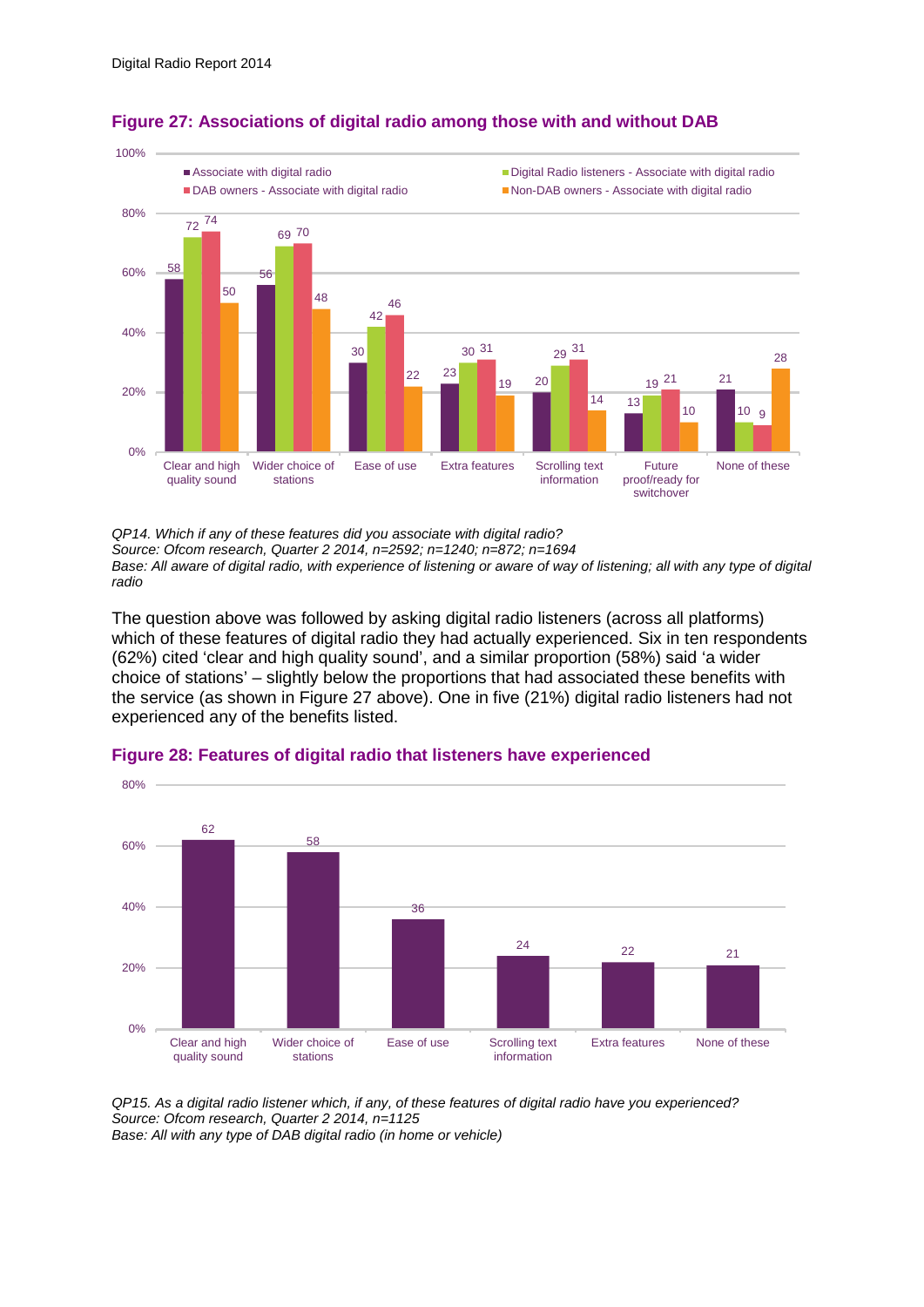## **Six in ten radio listeners without a DAB set in the home say they are unlikely to purchase one in the next year**

This year, in Q2, 2% of radio listeners without a DAB set at home said they were 'certain' to purchase a set in the next 12 months, while 5% claimed to be 'very likely' to do so. A further 8% claimed to be 'likely' to do so. Therefore overall, 15% of radio listeners without a DAB set in the home said they were likely to purchase a set in the next year – equating to 4% of all adults.

Conversely, six in ten (59%) respondents said they were unlikely to get a set in the next 12 months, with a quarter of respondents saying they were 'certain' they would not make a DAB set purchase over the next year. A further 27% were unsure of their purchasing intentions.

## **Figure 29: Likelihood of purchasing a DAB set**



Percentage of respondents who listen to the radio but have no DAB set in the home: **How likely is it that your household will get a DAB radio in the next 12 months?** 

*Source: Ofcom research, Q2 2014*

*Base: Those who listen to the radio but have no DAB sets in the home (n=880) QP12: How likely is it that your household will get a DAB radio in the next 12 months?* 

## **Among radio listeners unlikely to purchase a DAB set, the most popular reasons cited were 'having no need' and being 'happy to use the existing service'**

Of the 59% of respondents without a DAB set in the home and unlikely to purchase one in the next year, the most frequent reason, cited by six in ten respondents, was that they felt that they 'had no need for the service' (60%). This is in line with the proportion giving this response in 2013 (59%). This was followed by being 'happy to use the existing service' (38%).

Much smaller proportions cited involuntary reasons for not having a DAB set; 4% cited poor reception in their area, while 4% thought it was too expensive, and the same proportion felt they couldn't afford a set (Figure 30).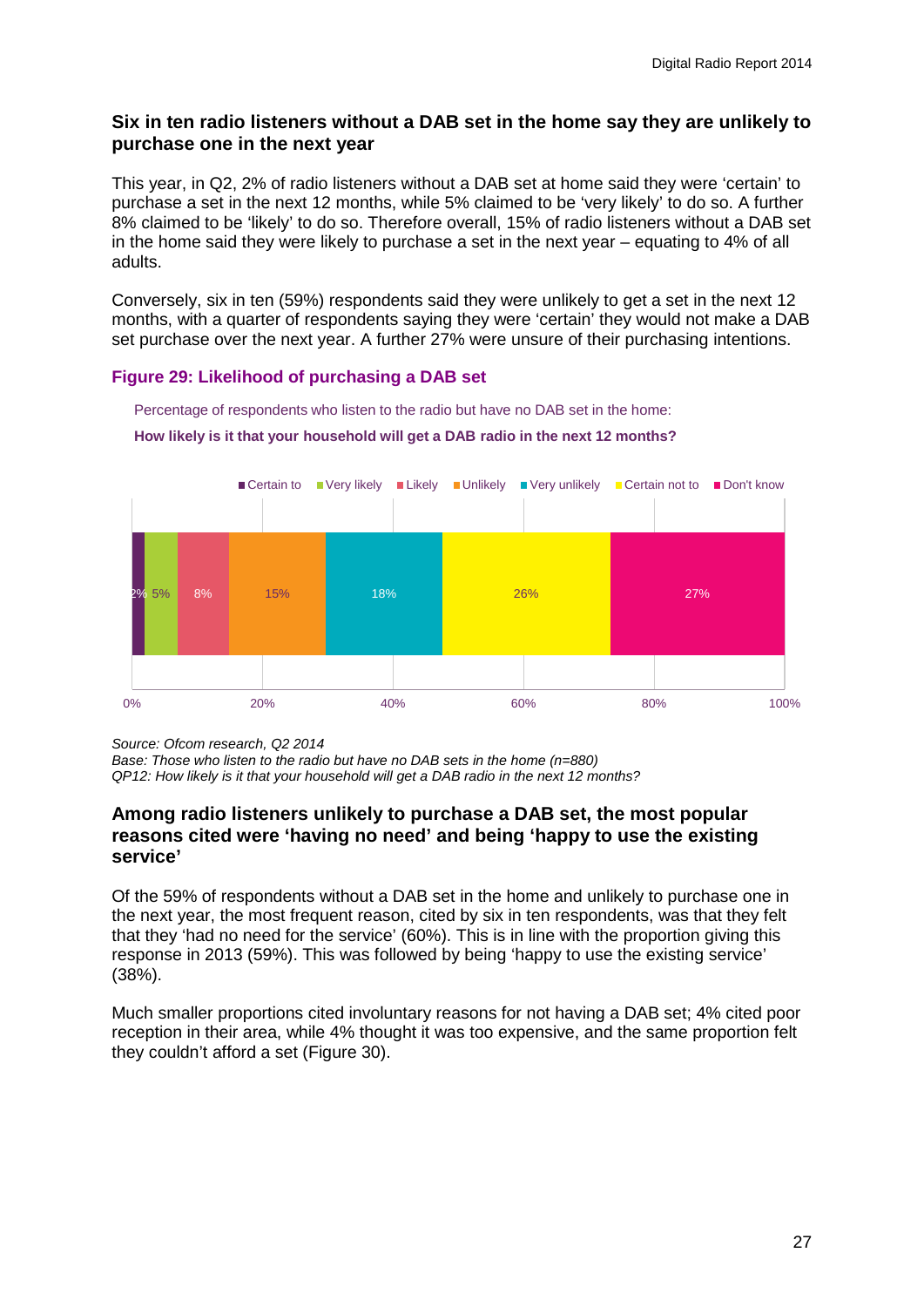

## **Figure 30: Reasons radio listeners gave for not acquiring a DAB radio set**

*Source: Ofcom research, Q2 2014*

*Base: Those unlikely to get a DAB radio in the next 12 months* 

*Q: Why are you unlikely to get a DAB radio in the next 12 months?*